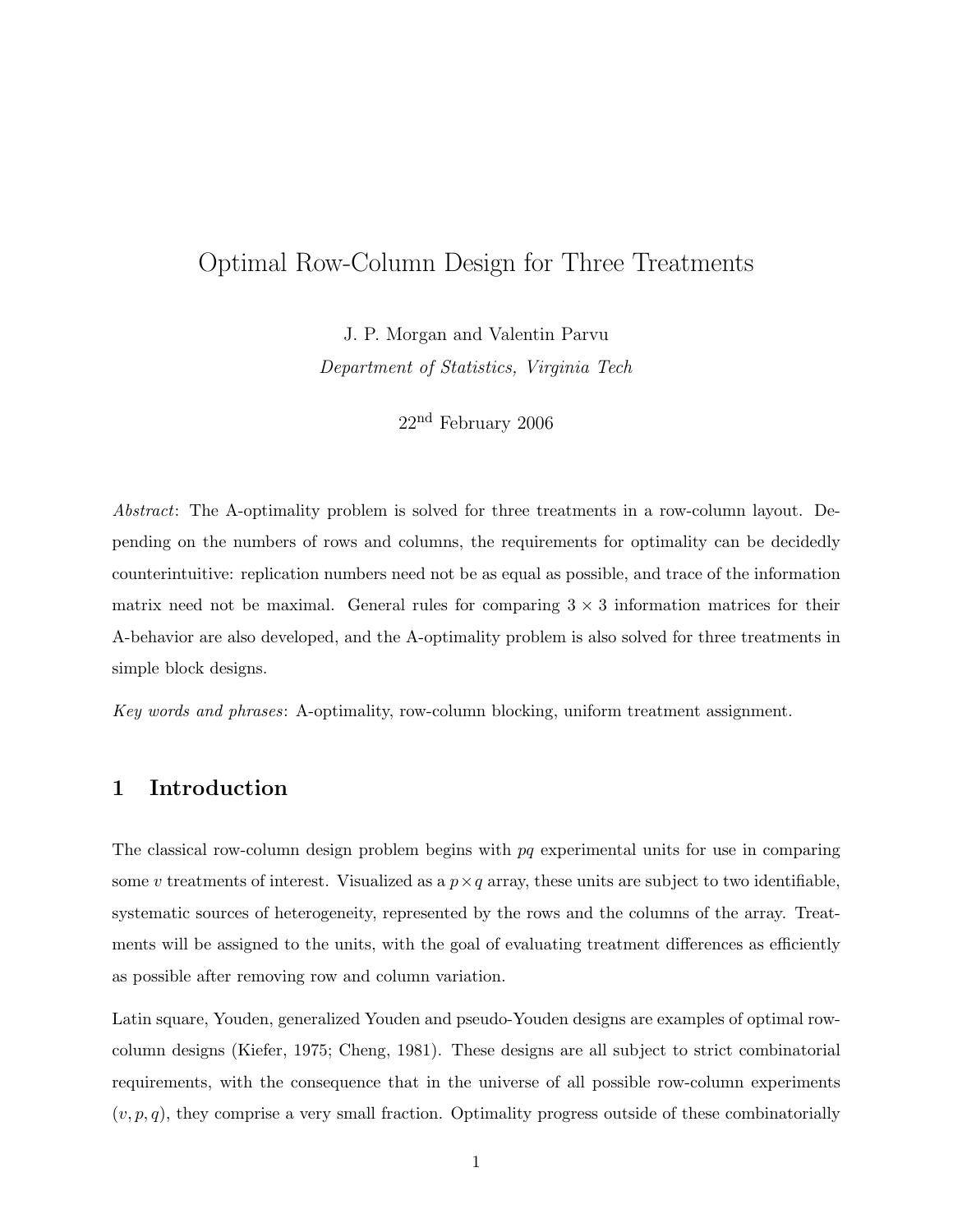rarefied settings has been at best sporadic, with most known results being for the E-criterion; see Jacroux (1985, 1986, 1987, 1990), Bagchi and van Berkum (1991), Singh and Gupta (1991), Das (1993), Bagchi (1996), and Parvu and Morgan (2005). It has long been known that optimal, equireplicate block designs (v treatments in b blocks of size k) can be arranged into optimal rowcolumn designs (of size  $b \times k$ ) whenever b is a multiple of v; the underlying technical result was formalized by Magda (1980). Bagchi and Shah (1989) managed to find strong optimality results, including A-optimality, for a class of designs in which each of the rows and the columns are linked block designs. Sonnemann (1985) solved the row-column optimality problem for  $v = 2$ .

To the authors' knowledge, Sonnemann (1985) is the only published work to have established Aoptimality in a row-column setting when  $pq$  is not a multiple of v, that is, when equal replication is not possible. Indeed, knowledge of A-optimal row-column designs, aside from the Youden families and those directly derivable from block designs as described above, is quite thin. This is general evidence that these are very difficult problems. Specific evidence can be found in a reading of Kiefer's (1975) intricate work on A-optimality for the GYDs, which with their considerable symmetry would otherwise appear to be excellent candidates for a simpler, relatively transparent proof. One reason for the difficulties, and as noted by Das and Dey (1992), is that GYDs need not have maximal trace of the information matrix. This is contrary to intuition from the much better understood problem of one-way blocking, and is a major reason why the elegant (though also sometimes difficult) arguments there have not translated well. More generally for row-column settings, binarity in rows and columns need not produce maximal trace of the information matrix, and maximal trace need not be a property of optimal designs.

This paper tackles, and solves, the A-optimality problem for  $v = 3$  treatments in a  $p \times q$  row-column experiment. When  $p$  and  $q$  are such that equal replication is not possible, A-optimal designs sometimes do, and sometimes do not, have replications as close to equal as possible. Section 2 provides relevant optimality background, then develops A-bounds for the general (not limited to row-column) problem for three treatments. These bounds help solve the simpler block design problem in section 3, then are used in section 4 as the backbone on which fairly intricate optimality calculations comprising the main proof are built. Discussion follows in section 5. With no loss of generality,  $p \leq q$  is assumed throughout.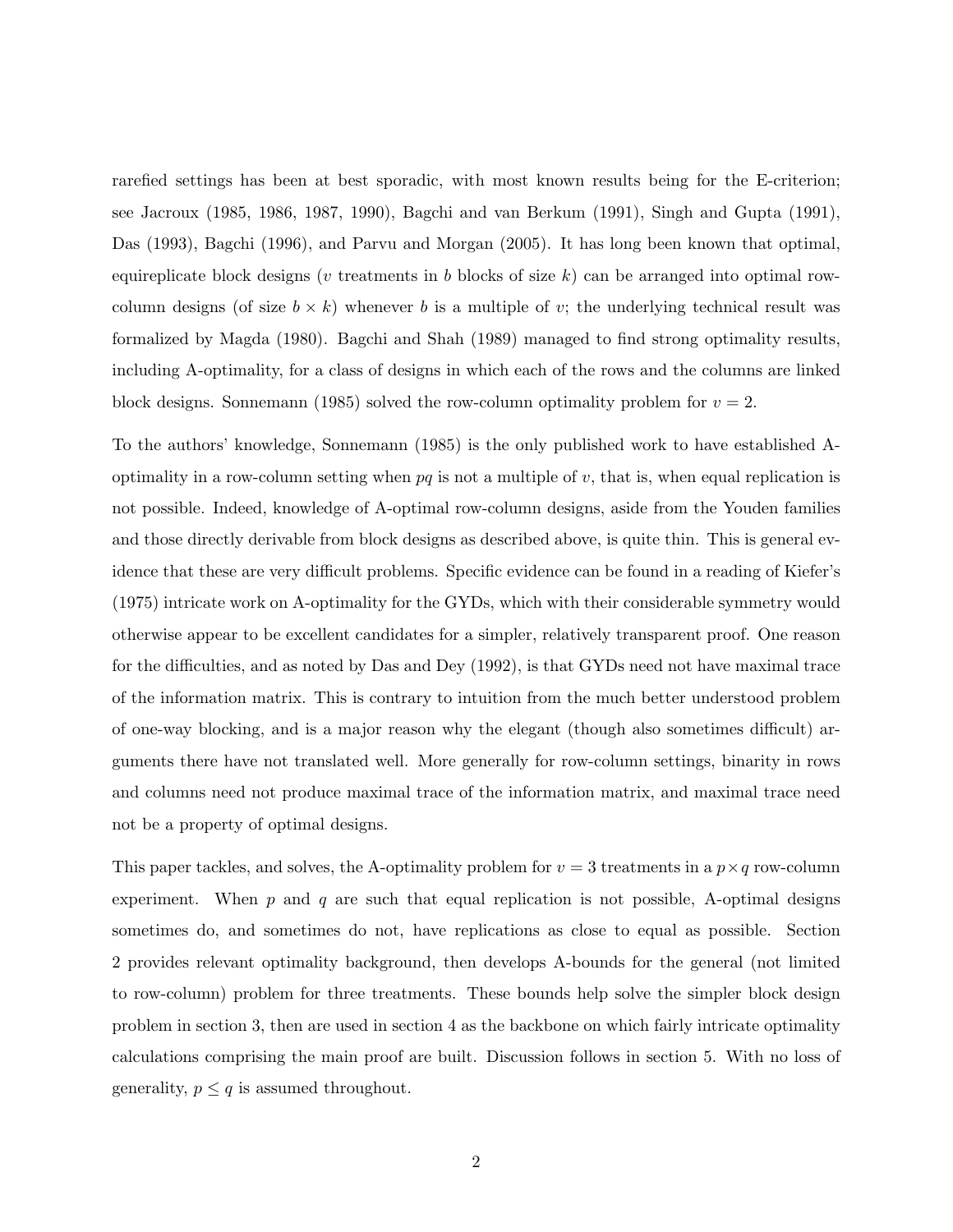# 2 Terminology and preliminary results

A row-column design has two component block designs, consisting of the p row blocks of size  $q$ , and the  $q$  column blocks of size  $p$ . Because each of these components comes into play, this discussion begins with block design terminology. For any block design, let  $n_{ij}$  denote the number of experimental units to which treatment i is assigned in block j. Block (and row-column, and other) designs are evaluated in terms of the  $v \times v$  treatment information matrix, usually denoted by  $C_d$ for design d and also called the C-matrix. For a block design with v treatments in b blocks of size  $k$ , the *C*-matrix is

$$
C_d = diag(r_1, \dots, r_v) - \frac{1}{k} N N'
$$
\n(1)

where  $N = (n_{ij})$  is the matrix of block-wise assignment numbers and  $r_i$  is the total replication for treatment i. While the  $r_i$  and  $n_{ij}$  (and other quantities to appear) are certainly functions of the design d, this fact will not be reflected in the notation unless needed for clarity.

**Definition 2.1.** The assignment of treatment i to blocks of size k is binary if  $n_{ij} \in \{0,1\}$  for all j. The assignment of treatment i is generalized binary if  $|n_{ij} - k/v| < 1$  for all j.

As a verbal shorthand, "treatment  $i$  is binary" will be used for "the assignment of treatment  $i$  is binary." A block design is said to be binary (generalized binary) if all the treatments are binary (generalized binary). Generalized binary designs maximize the trace of the C-matrix in the class of designs for one blocking factor with fixed  $(v, b, k)$ .

**Definition 2.2.** In a block design, the assignment of treatment i is said to be uniform if  $|n_{ij}-n_{ij'}| \leq$ 1 for any blocks  $j$  and  $j'$ .

As before, "treatment  $i$  is uniform" is shorthand for "the assignment of treatment  $i$  is uniform." A design is said to be uniform if all the treatments are uniform. If treatment  $i$  is generalized binary, it is uniform. Also, if treatment i is uniform with a replication number  $r_i$  such that  $b(int(\frac{k}{n})$  $\left[\frac{k}{v}\right] \leq r_i \leq b\left[ int\left(\frac{k}{v}\right)\right]$  $(v_i^k) + 1$  and  $v \nmid k$ , treatment *i* is also generalized binary.

Turning now to row-column designs, let  $N_1 = (n_{ij1}) (N_2 = (n_{ij2}))$  be the  $v \times p (v \times q)$  incidence matrix between the v treatments and the  $p$  row blocks (q column blocks). The information matrix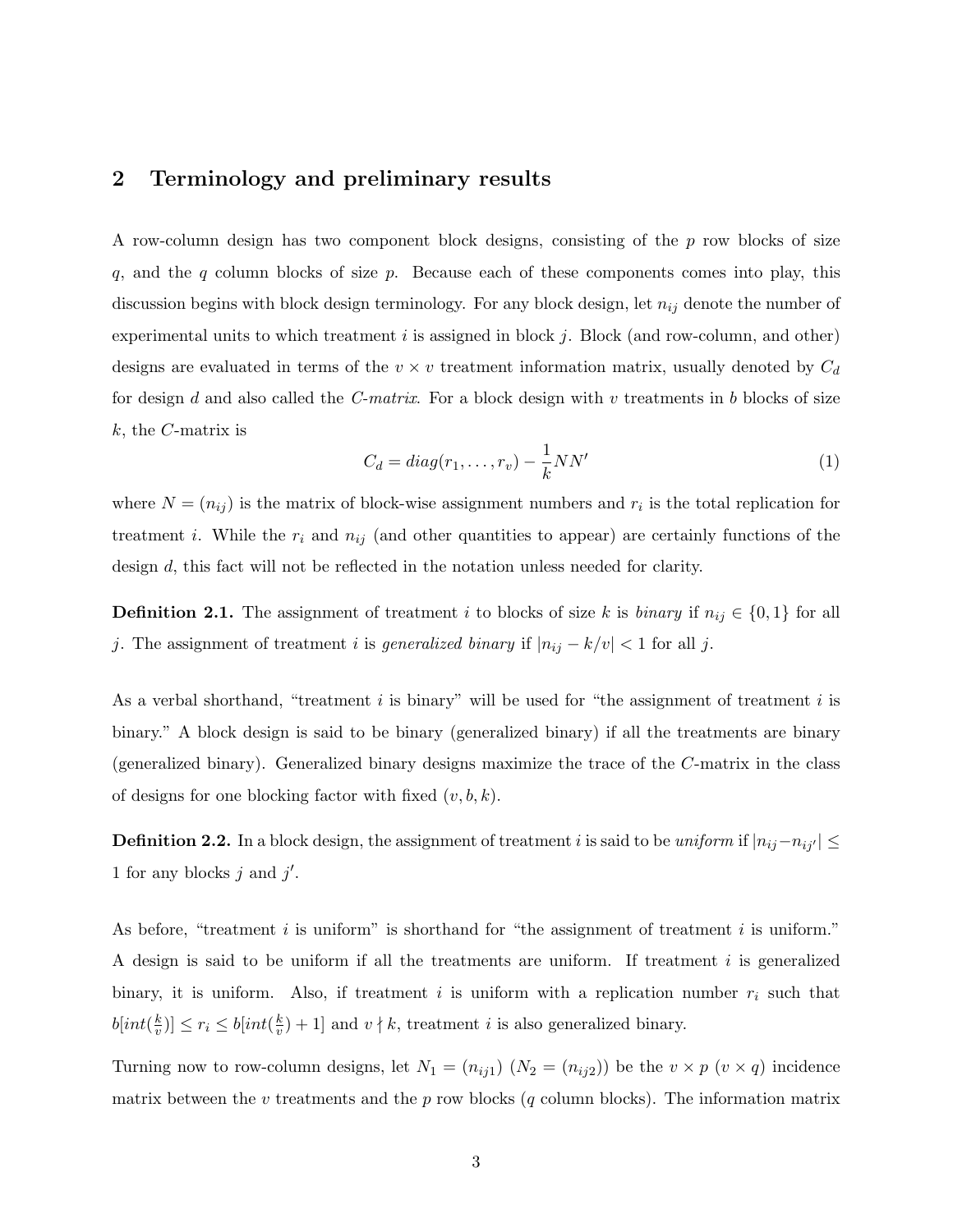for row-column design d is

$$
C_d = diag(r_1, \dots, r_v) - \frac{1}{q} N_1 N_1' - \frac{1}{p} N_2 N_2' + \frac{1}{pq} r r'
$$
\n(2)

where r is the  $v \times 1$  replication vector. Imbedded in (2) is the column component information matrix  $diag(r_1,\ldots,r_v)-\frac{1}{n}$  $\frac{1}{p}N_2N'_2$ . Indeed,  $C_d$  of (2) can be written  $C_d = diag(r_1, \ldots, r_v) - \frac{1}{p}$  $\frac{1}{p}N_2N_2' - X$  where  $X=\frac{1}{a}$  $\frac{1}{q}N_1N_1'-\frac{1}{pq}$  $\frac{1}{pq}rr'$  is non-negative definite. It follows that for any design d,  $\Phi(diag(r_1, \ldots, r_v)$  – 1  $\frac{1}{p}N_dN'_d$   $\leq \Phi(C_d)$  for any optimality criterion  $\Phi$  as defined below, with equality precisely when X is null. Nullity of X occurs when the row assignment numbers  $n_{ij1}$  are constant in the row index j, which can be incompatible with replicating the treatments as equally as possible, and so also with generalized binarity in rows and in columns.

The *i*th diagonal element of  $C_d$  for a row-column design is

$$
c_i = r_i - \frac{1}{q} \sum_{j=1}^p n_{ij1}^2 - \frac{1}{p} \sum_{j=1}^q n_{ij2}^2 + \frac{1}{pq} r_i^2.
$$
 (3)

If  $\sum_{j=1}^p n_{ij1} = r_i$  is fixed, then  $\sum_{j=1}^p n_{ij1}^2$  is minimized when the  $n_{ij1}$ 's are as close to each other as possible (i.e. treatment  $i$  is uniform in rows); a similar statement applies to columns. Thus, given that treatment *i* has replication  $r_i$ , the diagonal element  $c_i$  will be maximized if treatment i is uniform in rows and in columns (see Definition 2.2). The trace of  $C_d$  is maximized for given replications if each treatment is uniform in rows and in columns, in which case each treatment as well as d itself is said to be uniform.

Define the function  $h$  of positive integers  $x$  and  $y$  by

$$
h(x,y) = x + (2x - y)int(\frac{x}{y}) - y(int(\frac{x}{y})]^{2}.
$$
\n(4)

The value  $h(x, y)$  is the minimum of  $\sum_{j=1}^{y} a_j^2$  subject to  $\sum_{j=1}^{y} a_j = x$  and  $a_j$ 's nonnegative integers. For any design where treatment  $i$  is uniform in rows and columns,

$$
c_i = r_i - \frac{1}{q}h(r_i, p) - \frac{1}{p}h(r_i, q) + \frac{1}{pq}r_i^2,
$$
\n(5)

denoted  $c_i(r_i)$  when thought of as a function of  $r_i$ . A related useful quantity is  $\Delta h$ , the difference between  $h(x + 1, y)$  and  $h(x, y)$ . Simple manipulation (see Morgan, 1997) gives

$$
\Delta h(x, y) = h(x + 1, y) - h(x, y) = 1 + \frac{2}{y}(x - x_{(y)}),
$$
\n(6)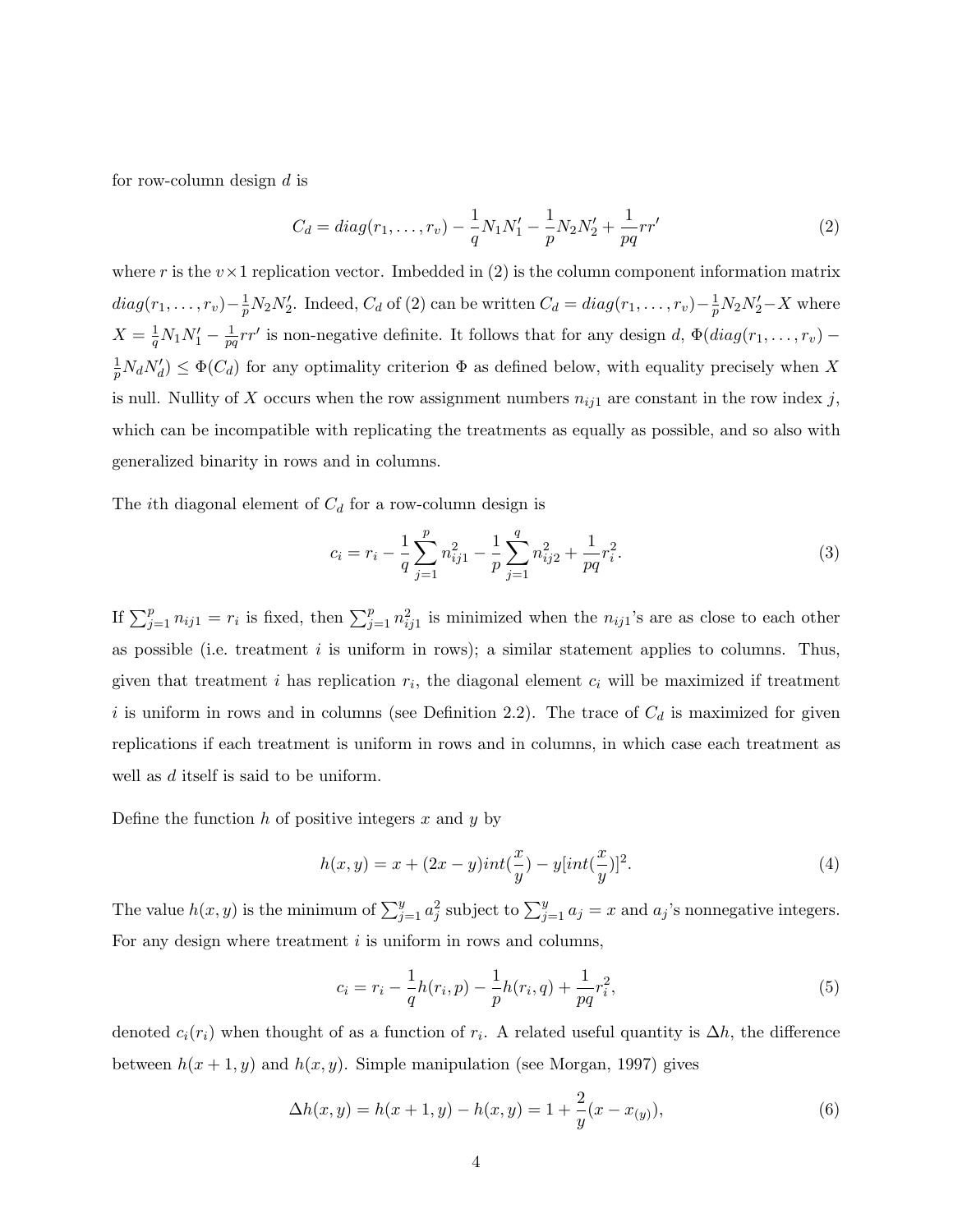where  $x_{(y)} = x \pmod{y}$ . If x is allowed to be any positive real number,  $h(x, y)$  is a continuous, increasing function of x, differentiable at all points except  $x = sy$  for integers s. Thus  $c_i(r_i)$  in (5) is also a continuous function of  $r_i$ , differentiable at all points except  $r_i = sp$  or  $sq$ , for integers s.

Lemma 2.1. If  $r_i \leq \frac{(p-1)(q-1)}{2}$  $\frac{2(2q-1)}{2}$ , the function  $c_i(r_i)$  is an increasing function of  $r_i$ .

Proof. Using (5) and (6), one gets:

$$
pq[c_i(r_i+1) - c_i(r_i)] = pq - p\Delta h(r_i, p) - q\Delta h(r_i, q) + (2r_i + 1)
$$
  
=  $pq + 1 - 2r_i - (p + q) + 2[(r_i)_{(p)} + (r_i)_{(q)}]$   
 $\geq (p - 1)(q - 1) - 2r_i$ 

For block designs,  $c_i(r_i) = r_i - \frac{1}{k}$  $\frac{1}{k}h(r_i, b)$  for uniform treatment *i*, which is increasing in  $r_i \leq \frac{b(k-1)}{2}$  $\frac{(-1)}{2}$ . Most commonly used optimality criteria are functions of the  $v-1$  positive eigenvalues  $z_1 \geq z_2 \geq$  $\cdots \ge z_{v-1}$  (>  $z_v = 0$ ) of the C-matrix. A typical criterion  $\Phi$  is

$$
\Phi(C_d) = \sum_{i=1}^{v-1} f(z_i)
$$

for some convex, non-increasing f. A  $\Phi$ -optimal design minimizes  $\Phi(C_d)$  with respect to d. Of chief concern here is the A-criterion, for which  $f(x) = \frac{1}{x}$ . Minimization of  $\Phi_A$  is equivalent to minimizing the average variance of estimators of any  $v - 1$  orthogonal contrasts.

A useful technique for establishing optimality bounds was introduced by Constantine (1981). Given  $C_d$ , define  $\bar{C}_d$  by

$$
\bar{C}_d = \frac{1}{s} \sum_{i=1}^s P'_i C_d P_i,\tag{7}
$$

where the  $P_i$  are a collection of  $s \leq v!$  permutation matrices. If the nonzero eigenvalues of  $\bar{C}_d$  are  $\bar{z}_1 \geq \bar{z}_2 \geq \cdots \geq \bar{z}_{v-1}$ , then  $\sum_{i=1}^{v-1} f(z_i) \geq$  $\nabla^{v-1}$  $\sum_{i=1}^{v-1} f(\bar{z}_i)$  for every convex f (see 9.G.1 in Marshall and Olkin, 1979).

The remainder of this section will specialize to  $v = 3$ . Since the  $3 \times 3$  information matrix is symmetric with row and column sums of zero, it can be written entirely in terms of its diagonal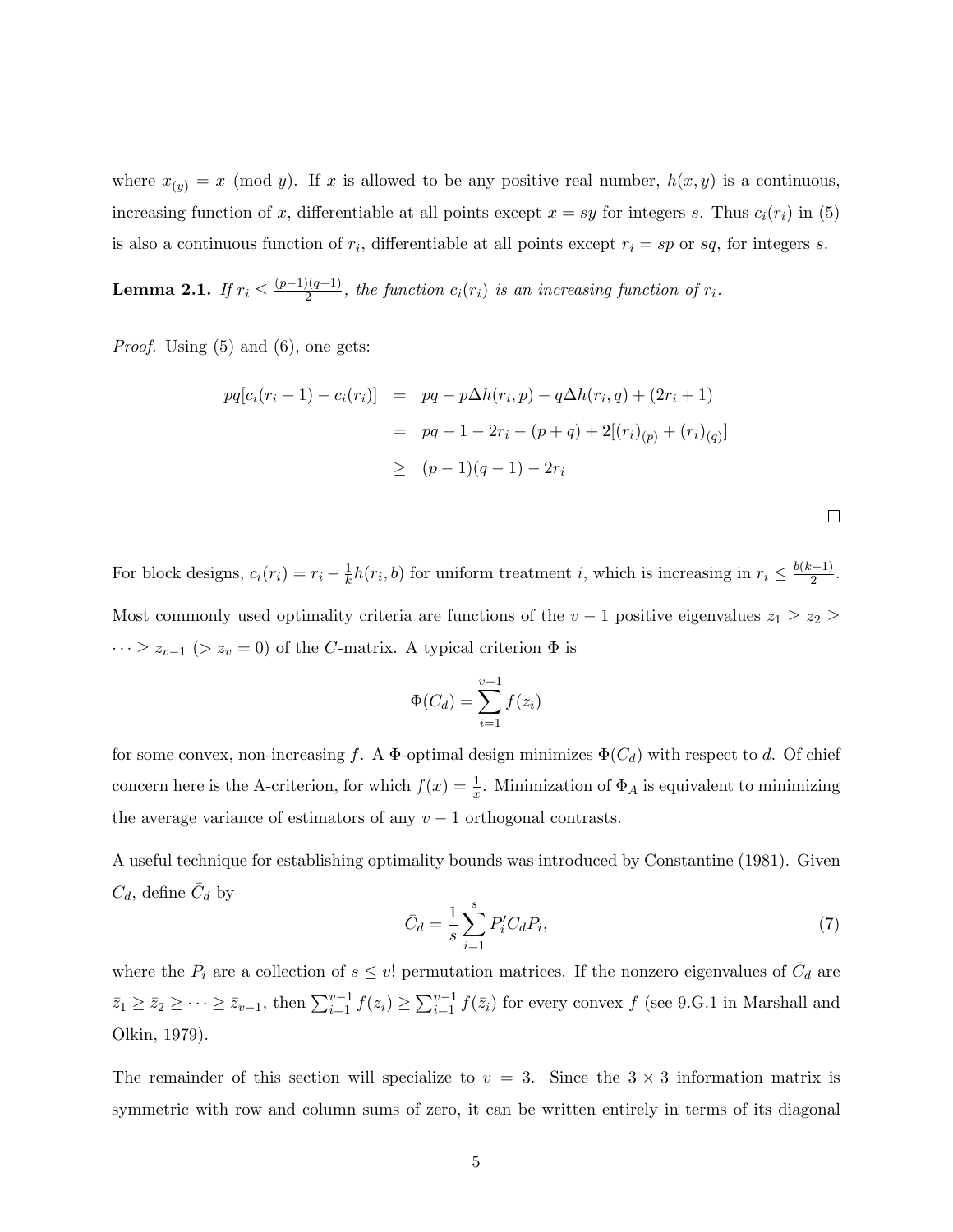elements:

$$
C_d = \begin{pmatrix} c_1 & \frac{1}{2}(-c_1 - c_2 + c_3) & \frac{1}{2}(-c_1 + c_2 - c_3) \\ \frac{1}{2}(-c_1 - c_2 + c_3) & c_2 & \frac{1}{2}(c_1 - c_2 - c_3) \\ \frac{1}{2}(-c_1 + c_2 - c_3) & \frac{1}{2}(c_1 - c_2 - c_3) & c_3 \end{pmatrix}.
$$
 (8)

The positive eigenvalues of (8) are

$$
z_1 = \frac{1}{2} \left[ \sum c_i + \sqrt{2 \sum_{i < j} (c_i - c_j)^2} \right] \text{ and } z_2 = \frac{1}{2} \left[ \sum c_i - \sqrt{2 \sum_{i < j} (c_i - c_j)^2} \right].
$$

An A-optimal design minimizes

$$
\Phi_A(C_d) = \frac{1}{z_1} + \frac{1}{z_2} = \frac{4}{3}(c_1 + c_2 + c_3 - 2\frac{c_1^2 + c_2^2 + c_3^2}{c_1 + c_2 + c_3})^{-1}
$$
\n(9)

which is equivalent to maximizing the quantity  $\vec{A}$  given by

$$
A = c_1 + c_2 + c_3 - 2\frac{c_1^2 + c_2^2 + c_3^2}{c_1 + c_2 + c_3}.
$$
\n
$$
(10)
$$

The expression in (10) looks inviting, but is far from simple to manipulate. Several lemmas, needed in the optimality proofs of sections 3 and 4, are developed next. Let  $d(x, y, z)$  denote a design whose C-matrix has diagonal elements  $c_1 = x$ ,  $c_2 = y$ , and  $c_3 = z$ . Since any C-matrix is nonnegative definite,  $x$ ,  $y$ , and  $z$  are non-negative numbers.

**Lemma 2.2.** Given a design  $d^*(x^*, y^*, z^*)$ , consider a competitor  $d(x, y, z)$ . If

(i)  $x^* + y^* + z^* \ge x + y + z$ , and (*ii*)  $x^{*2} + y^{*2} + z^{*2} < x^2 + y^2 + z^2$ 

then  $d^*$  is A-superior to  $d$ .

Lemma 2.2 follows directly from (10).

Lemma 2.3. If  $x \ge y \ge z$ , then A increases as x increases if and only if  $x < -(y + z) + z$ 2 p  $(y^2 + yz + z^2)$ . A sufficient condition for this is  $x < 0$ . √  $(3-1)(y+z)$ . Also, A is an increasing function of y and z for  $x \ge y \ge z$ .

*Proof.* The partial derivative of A with respect to x is:

$$
\frac{\partial A}{\partial x} = 1 - 2 \frac{2x(x + y + z) - x^2 - y^2 - z^2}{(x + y + z)^2} = \frac{4y^2 + 4z^2 + 4yz - (x + y + z)^2}{(x + y + z)^2}
$$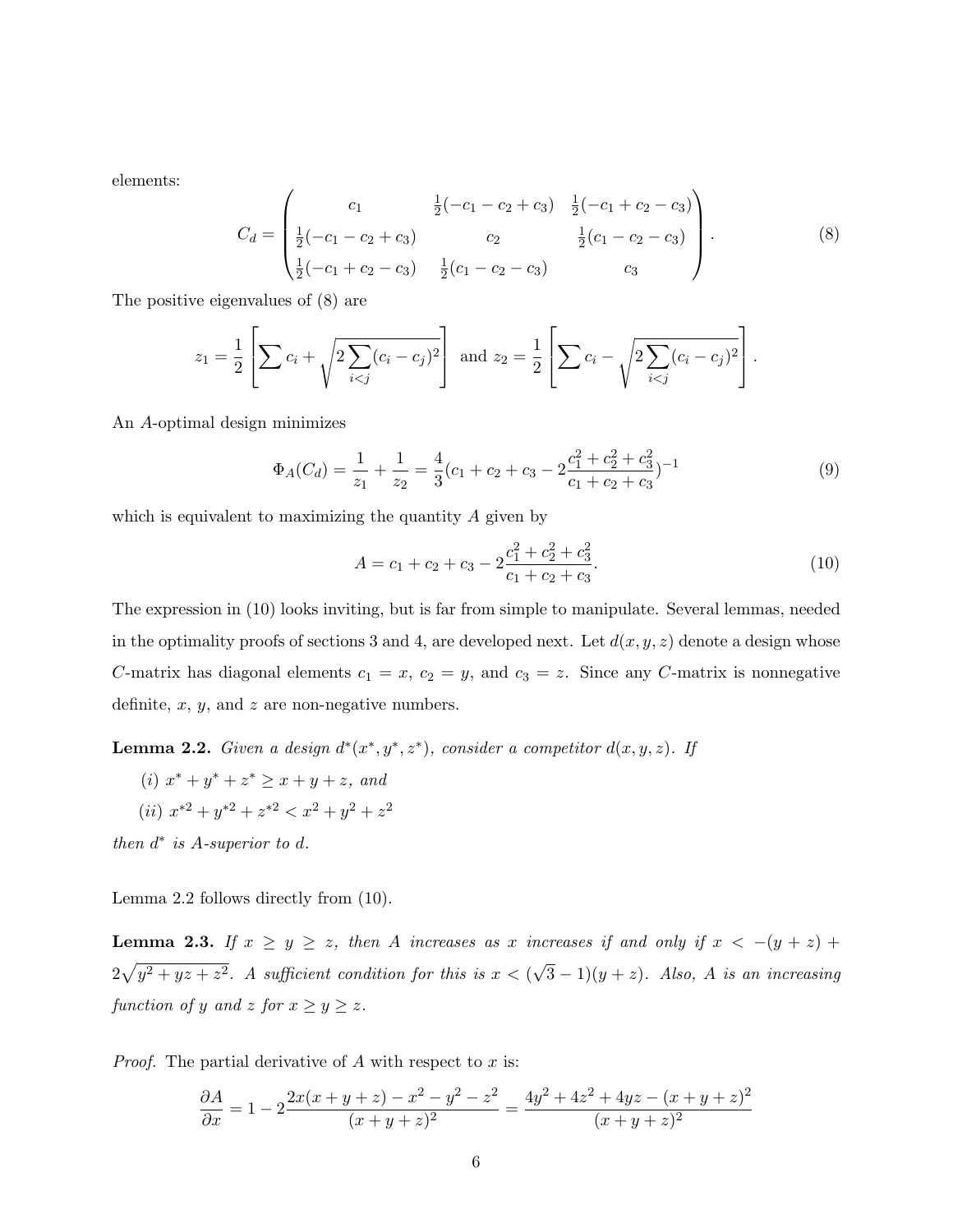which is positive if and only if the numerator is positive, that is, if and only if

$$
4y^2 + 4z^2 + 4yz > (x + y + z)^2 \Leftrightarrow x + y + z < 2\sqrt{y^2 + yz + z^2} \Leftrightarrow x < -(y + z) + 2\sqrt{y^2 + yz + z^2}.
$$

Since  $y^2 + yz + z^2 \geq \frac{3}{4}$  $\frac{3}{4}(y+z)^2$ , with equality when  $y=z$ , the sufficient condition is established.

Likewise the partial derivative of  $A$  with respect to  $y$  is

$$
\frac{\partial A}{\partial y} = \frac{4x^2 + 4z^2 + 4xz - (x + y + z)^2}{(x + y + z)^2} = \frac{(x^2 - y^2) + 2x(x - y) + 2z(x - y) + 3z^2}{(x + y + z)^2}.
$$

 $\Box$ 

which is obviously positive because  $x \geq y$ .

**Lemma 2.4.** Given a uniform design  $d^*(x^* \geq y^* \geq z^*)$ , consider a nonuniform design  $d(x, y, z)$ with the same treatment replications as  $d^*$ . If  $x^* < (\sqrt{\sqrt{2}} + i\sqrt{2})$  $\overline{3} - 1$ )(y<sup>\*</sup> + z<sup>\*</sup>), then d is A-inferior to d<sup>\*</sup>.

Proof. Since for fixed replications uniform designs maximize the diagonal elements of the C-matrix,  $x^* \geq x, y^* \geq y$ , and  $z^* \geq z$ , with at least one strict inequality. Now apply lemma 2.3.  $\Box$ 

**Lemma 2.5.** Given a design  $d^*(x^*, y^*, y^*)$  with  $x^* > y^*$ , consider a competitor  $d(x, y, y)$ . If

(*i*)  $x^* < 2(\sqrt{3}-1)y^*$ , (*ii*)  $x + 2y \le x^* + 2y^*$ , and  $(iii)$   $y < y^*$ 

then  $d$  is A-inferior to  $d^*$ .

*Proof.* If  $x \leq y^*$ , then  $d(x, y, y)$  is A-inferior to  $d(y^*, y^*, y^*)$  since the latter C-matrix is completely symmetric of higher trace, and by (i) and lemma 2.3,  $d(y^*, y^*, y^*)$  is A-inferior to  $d^*$ .

If  $y^* < x \leq x^*$ , (iii) and lemma  $2.3 \Rightarrow d(x, y, y)$  is A-inferior to  $d(x, y^*, y^*)$ , which is inferior to  $d^*$ . If  $x > x^*$ , write  $x = x^* + a$ , and  $y = y^* - \frac{b}{2}$  $\frac{b}{2}$ . From *(ii)* and *(iii)* it follows that  $b \ge a > 0$ . Let  $A^*$ and A be computed as in (10) for designs  $d^*(x^*, y^*, y^*)$  and  $d(x, y, y)$ . Then

$$
A^* - A = (x^* + 2y^*) - \frac{2(x^{*2} + 2y^{*2})}{x^* + 2y^*} - (x^* + 2y^* + a - b) + \frac{2[(x^* + a)^2 + 2(y^* - b/2)^2]}{x^* + 2y^* + a - b}
$$
  
=  $b - a - \frac{2(x^{*2} + 2y^{*2})}{x^* + 2y^*} + \frac{2(x^{*2} + 2y^{*2} + 2x^*a - 2y^*b + a^2 + b^2/2)}{x^* + 2y^* + a - b}$   
=  $\frac{x^{*2}(a + 3b) - 8y^{*2}a + 4x^*y^*a + x^*(a^2 + 2ab) + y^*(2a^2 + 4ab)}{(x^* + 2y^*)(x^* + 2y^* + a - b)}$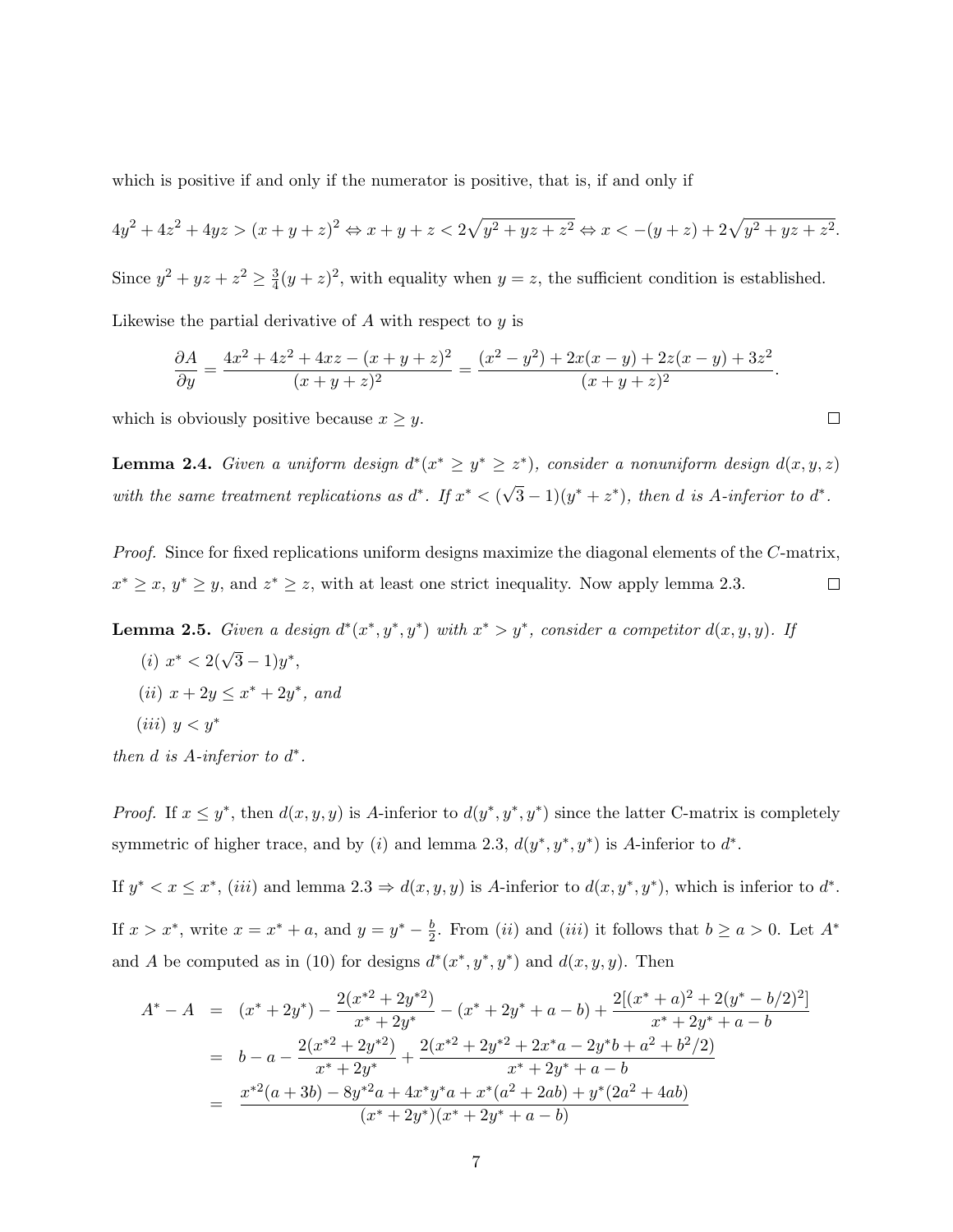which has positive denominator. Since  $b \ge a > 0$  and  $x^* > y^*$ , then  $x^{*2}(a+3b) > 4ay^{*2}$  and  $4x^*y^*a > 4ay^{*2}$ , and thus  $(x^*+2y^*)(x^*+2y^*+a-b)(A^*-A) > x^*(a^2+2ab)+y^*(2a^2+4ab>0)$ 

**Lemma 2.6.** Given a design  $d^*(x^*, x^*, y^*)$  with  $x^* > y^*$ , consider a competitor  $d(x, x, y)$ . If

- (*i*)  $2x + y \leq 2x^* + y^*$ , and
- (ii)  $y < y^*$

then  $d$  is A-inferior to  $d^*$ .

*Proof.* First notice that  $x < -(x+y) + 2\sqrt{x^2 + xy + y^2}$  for any x and y, so for  $x \leq x^*$ , lemma 2.3 implies  $d(x, x, y)$  is A-inferior to  $d(x^*, x^*, y)$ , which by (*ii*) and lemma 2.3 is A-inferior to  $d^*$ .

If  $x > x^*$ , write  $x = x^* + \frac{a}{2}$  $\frac{a}{2}$ , and  $y = y^* - b$ . Similarly to the proof of lemma 2.5,

$$
A^* - A = b - a - \frac{2(2x^{*2} + y^{*2})}{2x^* + y^*} + \frac{2(2x^{*2} + y^{*2} + 2x^*a - 2y^*b + b^2 + a^2/2)}{2x^* + y^* + a - b}
$$
  
= 
$$
\frac{8bx^{*2} - (3a + b)y^{*2} - 4bx^*y^* + x^*(2b^2 + 4ab) + y^*(b^2 + 2ab)}{(2x^* + y^*)(2x^* + y^* + a - b)}
$$

Since  $x^* > y^*$ , and by (i) and (ii),  $b \ge a > 0$ , it follows that  $(3a+b)y^{*2} < 4bx^{*2}$  and  $4bx^*y^* < 4bx^{*2}$ and thus  $(2x^* + y^*)(2x^* + y^* + a - b)(A^* - A) > x^*(2b^2 + 4ab) + y^*(b^2 + 2ab) > 0$  $\Box$ 

# 3 A-optimal Designs with One Blocking Factor

As a first application of results in section 2, this section will determine A-optimality for three treatments in simple block designs. Here and in section 4 it is assumed that  $r_1 \ge r_2 \ge r_3$ . The diagonal elements of the  $C$ -matrix  $(1)$  can be written as:

$$
c_i = r_i - \frac{1}{k} \sum_{j=1}^{b} n_{ij}^2,
$$
\n(11)

which if treatment  $i$  is uniform is

$$
c_i = r_i - \frac{1}{k}h(r_i, b) \tag{12}
$$

where  $h$  is defined in  $(4)$ .

**Theorem 3.1.** A block design for three treatments in b blocks of size k is A-optimal if and only if it is generalized binary with  $r_3 \ge r_1 - 1$ .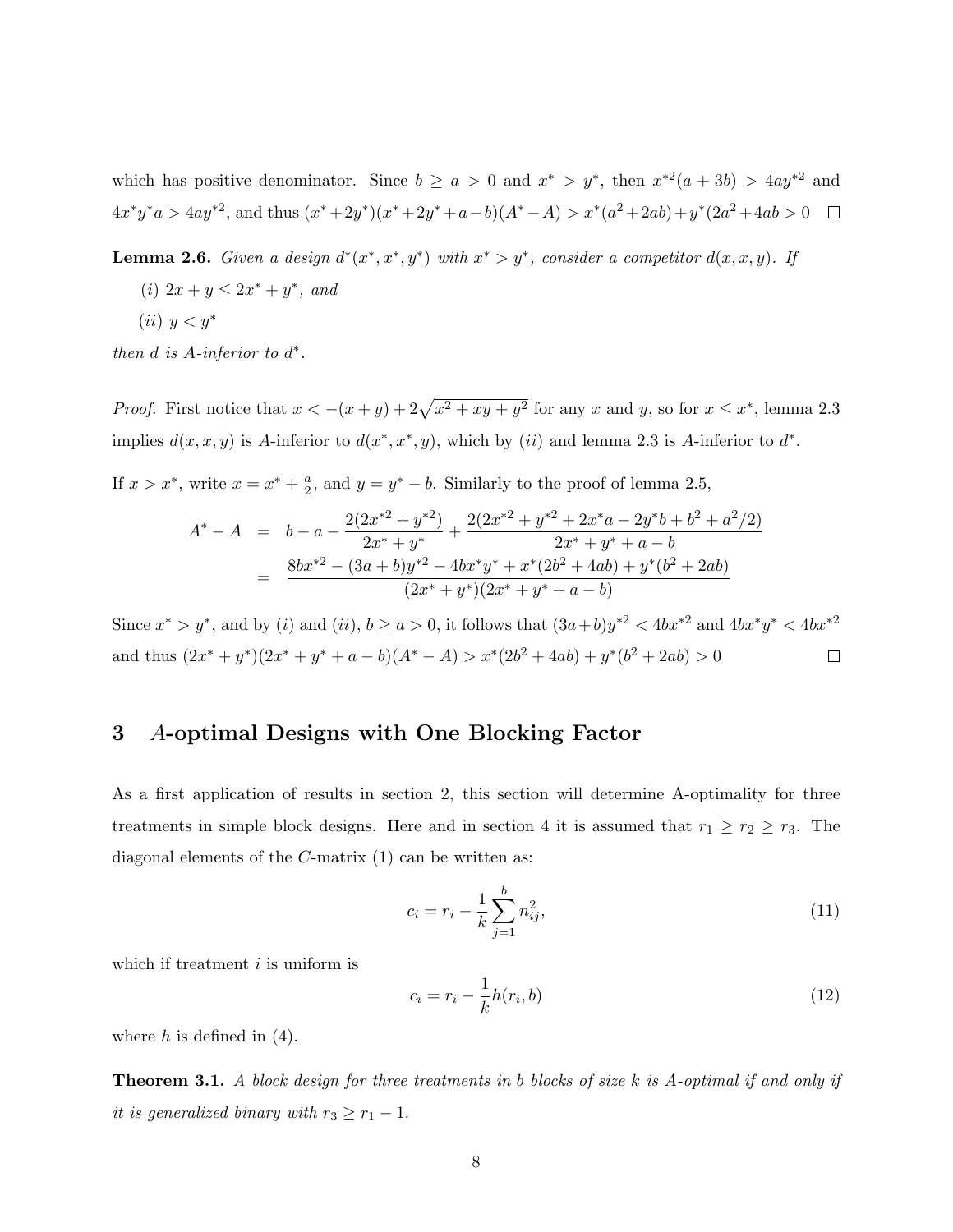*Proof.* For  $bk \equiv 0 \pmod{3}$  the proposed design is just a BBD as defined by Kiefer (1975), so is universally optimal. Uniqueness follows from two considerations. Any competitor  $d$  with the same trace, but for which  $C_d$  is not completely symmetric, is eliminated by lemma 2.2. Symmetrizing over all treatments (via  $(7)$ ) any competitor d with smaller trace produces another, obviously inferior, information matrix.

For  $bk \equiv 2 \pmod{3}$ , write  $\bar{r} = \frac{bk-2}{3}$  $\frac{3^{z-2}}{3}$  and denote the proposed generalized binary design with replications  $(r_1, r_2, r_3) = (\bar{r} + 1, \bar{r} + 1, \bar{r})$  by  $d^0 = d^0(c_1^0, c_2^0, c_3^0)$ . Given a competitor design  $d(c_1, c_2, c_3)$ with  $r_3 < \bar{r}$ , symmetrize on treatments 1 and 2 as in (7) to produce  $\bar{d}(\bar{c}_1, \bar{c}_1, c_3)$ , where  $\bar{c}_1 = \frac{c_1+c_2}{2}$ . Since  $tr(C_d) = tr(C_{\bar{d}})$  and  $c_1^2 + c_2^2 \geq 2\bar{c}_1^2$ , it follows from lemma 2.2 that  $A_d \leq A_{\bar{d}}$ . Treatment 3 is generalized binary and has higher replication in  $d^0$  than in d, so  $c_3^0 > c_3$ . Also,  $C_{d^0}$  has maximum trace, so the conditions of lemma 2.6 are satisfied. Therefore  $d^0$  is A-superior to  $\overline{d}$ , which is A-superior (or equal) to  $d$ .

Since designs with  $r_3 < \bar{r}$  are A-inferior to  $d^0$ , the remaining candidates have replications  $(\bar{r}+2, \bar{r}, \bar{r})$ or  $(\bar{r} + 1, \bar{r} + 1, \bar{r})$ . For a generalized binary design with these replications,  $c_1$  is maximum and  $c_2 + c_3$  is minimum for  $(\bar{r} + 2, \bar{r}, \bar{r})$ ; call this design d'. Using (12) and (4),  $c_1$  and  $c_2 = c_3$  can be calculated for d' as explicit functions of b and k, from which  $c_1 < 2(\sqrt{3}-1)c_2$  easily follows. Lemma 2.4 now eliminates all nonbinary competitors, leaving only  $d^0$  and  $d'$ , which have equal trace. Equation (10) says the better of these two has smaller  $\sum_i c_i^2$ , easily seen to be  $d^0$ .

The proof for  $bk \equiv 1 \pmod{3}$  follows similar steps, so is not given here.  $\Box$ 

Theorem 3.1 offers no surprises. A-optimal block designs have (M,S)-property, that is, they maximize trace, and among maximum trace designs they minimize  $\text{tr}(C_d^2)$  (compare conjecture 3, Shah and Sinha, 1989, page 60). The surprise, which underscores the non-triviality of Theorem 3.1, is that these designs need not be optimal in other useful senses; see Parvu and Morgan (2005). Cheng (1979a) solved the optimality problem for  $v = 4$  treatments in incomplete  $(k < 4)$  blocks.

#### 4 A-optimal Row-Column Designs

The main result of this paper is now stated.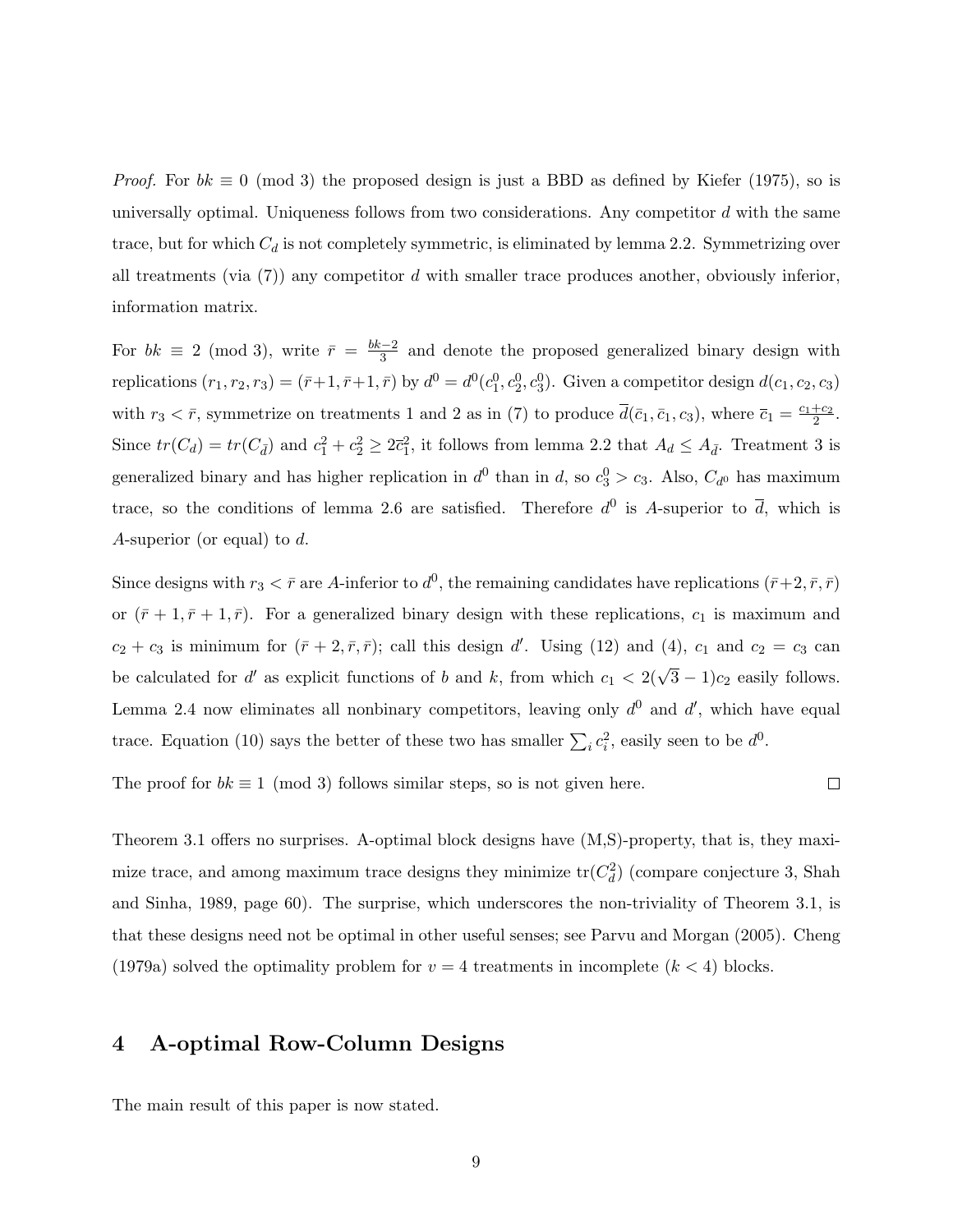Theorem 4.1. The A-optimal row-column designs for three treatments are uniform, with replications as specified in Table 1.

| $p \pmod{3}$   | $q \pmod{3}$   | range for $q$                        | $r_1$                 | $r_2$                 | $r_3$              |
|----------------|----------------|--------------------------------------|-----------------------|-----------------------|--------------------|
| $\theta$       | 0,1,2          |                                      | $rac{pq}{3}$          | $rac{pq}{3}$          | $rac{pq}{3}$       |
| 0,1,2          | 0              |                                      | $\frac{pq}{3}$        | $\frac{pq}{3}$        | $rac{pq}{3}$       |
| 1              | 1              |                                      | $\frac{p(q+2)}{3}$    | $rac{p(q-1)}{3}$      | $\frac{p(q-1)}{3}$ |
|                |                | $q \geq 2p$                          | $\frac{p(q+1)}{3}$    | $\frac{p(q+1)}{3}$    | $\frac{p(q-2)}{3}$ |
| 1              | $\overline{2}$ | $q < 2p, q$ even                     | $\frac{q(2p+1)}{6}$   | $\frac{q(2p+1)}{6}$   | $\frac{q(p-1)}{3}$ |
|                |                | $q < 2p, q$ odd                      | $\frac{q(2p+1)+3}{6}$ | $\frac{q(2p+1)-3}{6}$ | $\frac{q(p-1)}{3}$ |
|                |                | $q \geq \frac{3p+2}{2}$ , p even, or |                       |                       |                    |
|                |                | $q\geq \frac{3p-1}{2},\,p$ odd       | $\frac{pq+1}{3}$      | $\frac{pq+1}{3}$      | $\frac{pq-2}{3}$   |
| $\overline{2}$ | 1              | $q < \frac{3p+2}{2}$ , p even        | $rac{p(2q+1)}{6}$     | $rac{p(2q+1)}{6}$     | $\frac{p(q-1)}{3}$ |
|                |                | $q<\frac{3p-1}{2}$ , p odd           | $\frac{p(2q+1)+3}{6}$ | $\frac{p(2q+1)-3}{6}$ | $\frac{p(q-1)}{3}$ |
| $\overline{2}$ | $\overline{2}$ |                                      | $\frac{pq+2}{3}$      | $\frac{pq-1}{3}$      | $\frac{pq-1}{3}$   |

Table 1: Replications for A-optimal row-column designs  $(p \leq q)$ 

A complete proof of Theorem 4.1 covers in excess of 50 pages in the second author's dissertation (Parvu, 2004). This length is due in large measure to the idiosyncratic behavior of the quantity A defined in (10). If the number of experimental units is a multiple of 3, or if  $p$  and  $q$  are both 2 (mod 3), then the three replication numbers are as close as possible. But as can be seen in Table 1, replications for A-optimality otherwise depend non-trivially on the  $\pmod{3}$  values of p and q as well as the absolute difference  $|p - q|$ . Trace of the information matrix also varies, achieving the largest possible value only in the first four lines (of ten) in the table. Maximizing  $A$  is a correspondingly intricate task. Bounding arguments are useful, but only up to a point, after which A must be worked with directly.

When either  $p$  or  $q$  is a multiple of 3, the A-optimal (indeed, universally optimal) designs are generalized Youden designs. This result has previously been given by Kiefer (1975), and Cheng (1979b) has established existence. These are the only equireplicate cases.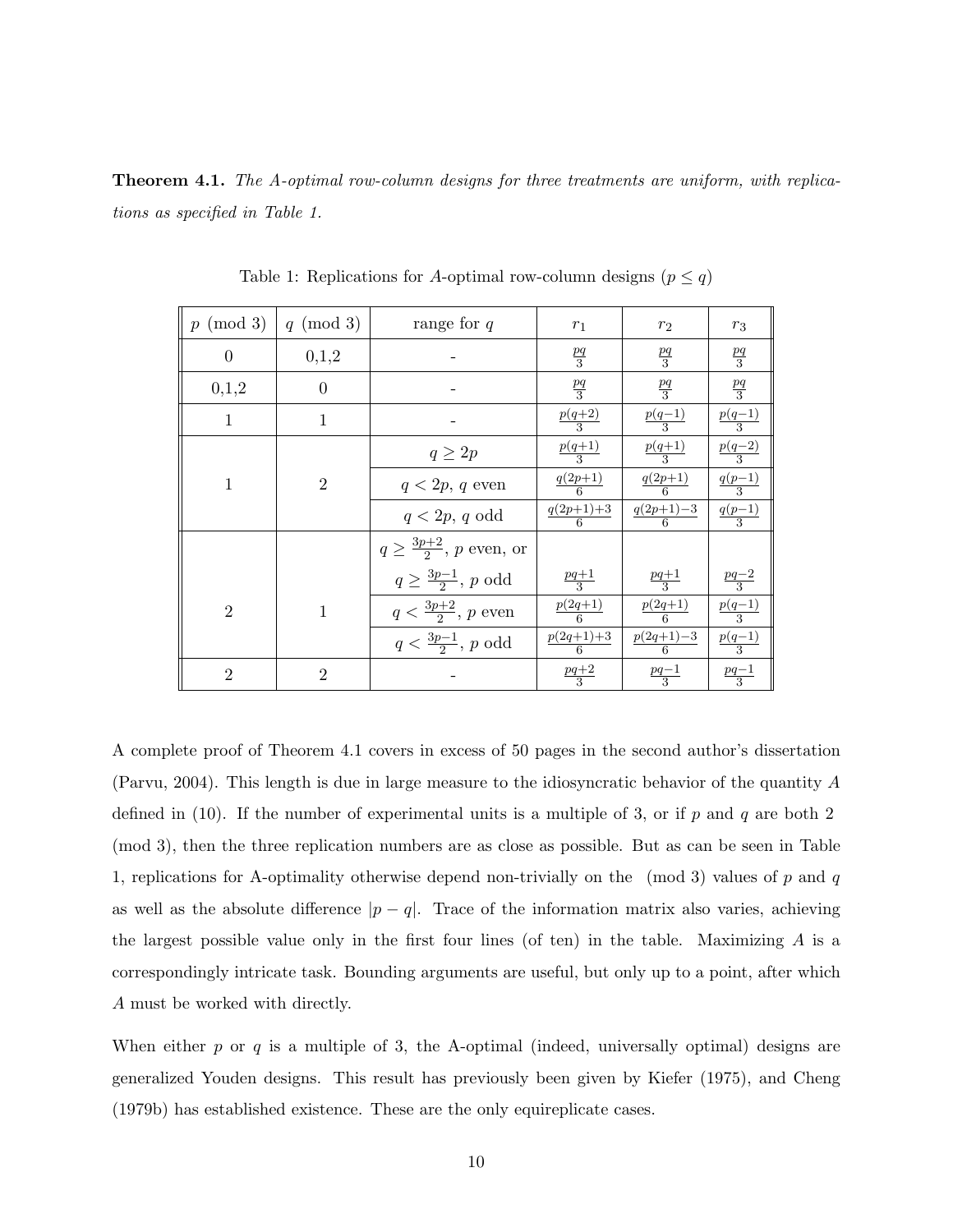A detailed proof for  $(p, q) \equiv (1, 2) \pmod{3}$  will be given here. Proofs for the other cases where equal replication is not possible can be found in Parvu (2004). They use the same machinery and the same general breakdown into cases as shown here, so that the technical problems encountered are fairly represented by this proof.

When equireplicated designs do not exist, the general strategy is:

- (*i*) eliminate replication numbers outside of some neighborhood of  $\bar{r} = int[\frac{pq}{3}]$  $\frac{2q}{3}$  by comparison to a selected design (which may or may not be A-optimal)
- $(ii)$  for replications in the neighborhood determined in  $(i)$ , eliminate nonuniform (13) designs relative to uniform designs
- $(iii)$  now examine the behavior of A in that neighborhood, which given uniformity is solely a function of  $(r_1, r_2, r_3)$ .

Proof. The steps of this proof are best followed with an algebraic manipulator, such as Maple or Mathematica, in hand. Remember  $p \leq q$  always.

For  $(p, q) \equiv (1, 2) \pmod{3}$  let  $d^*$  be a uniform design with replications as given in Table 1. The task of showing A-optimality of  $d^*$  will be divided into two parts, depending on the ratio  $\frac{q}{p}$ . Each part will be subdivided into several steps as in the general strategy outlined in (13). More of the detail will be shown in Part I than in Part II.

**Part I:**  $q \ge 2p$ . The smallest possible  $(p, q)$  are  $(4, 8)$ , and regardless of  $(p, q)$ ,  $d^*$  is of maximal trace (since rows are permutations of one another, and the design is generalized binary in columns). Let any competitor design d have replications  $r_1 \ge r_2 \ge r_3$ . The steps of the general strategy (13) are implemented as

- 1. Eliminate all designs with  $r_3 < \frac{p(q-2)}{3}$  $\frac{(-2)}{3}$  and so with  $r_1 > \frac{p(q+4)}{3}$  $\frac{(+4)}{3}$ .
- 2. Eliminate all nonuniform designs with  $r_i \in \left[\frac{p(q-2)}{3}\right]$  $\frac{p(-2)}{3}, \frac{p(q+4)}{3}$  $\frac{i+4j}{3}$  for all *i*.
- 3. Eliminate all remaining designs with  $r_1 > \frac{p(q+1)}{3}$  $\frac{(+1)}{3}$ .
- 4. Show that among uniform designs with replications  $r_i \in \left[\frac{p(q-2)}{3}\right]$  $\frac{p(q+1)}{3}, \frac{p(q+1)}{3}$  $\frac{(n+1)}{3}$ ,  $d^*$  is A-optimal.

**Step 1.** Consider a design d with  $r_3 < \frac{p(q-2)}{3}$  $\frac{(-2)}{3}$ , and  $c_1$ ,  $c_2$ ,  $c_3$  the diagonal elements of  $C_d$ . Create the symmetrized design  $\bar{d}$  with  $\bar{c}_3 = c_3$  and  $\bar{c}_1 = \bar{c}_2 = \frac{c_1+c_2}{2}$ . Design  $\bar{d}$  is A-inferior to  $d^*$  by lemma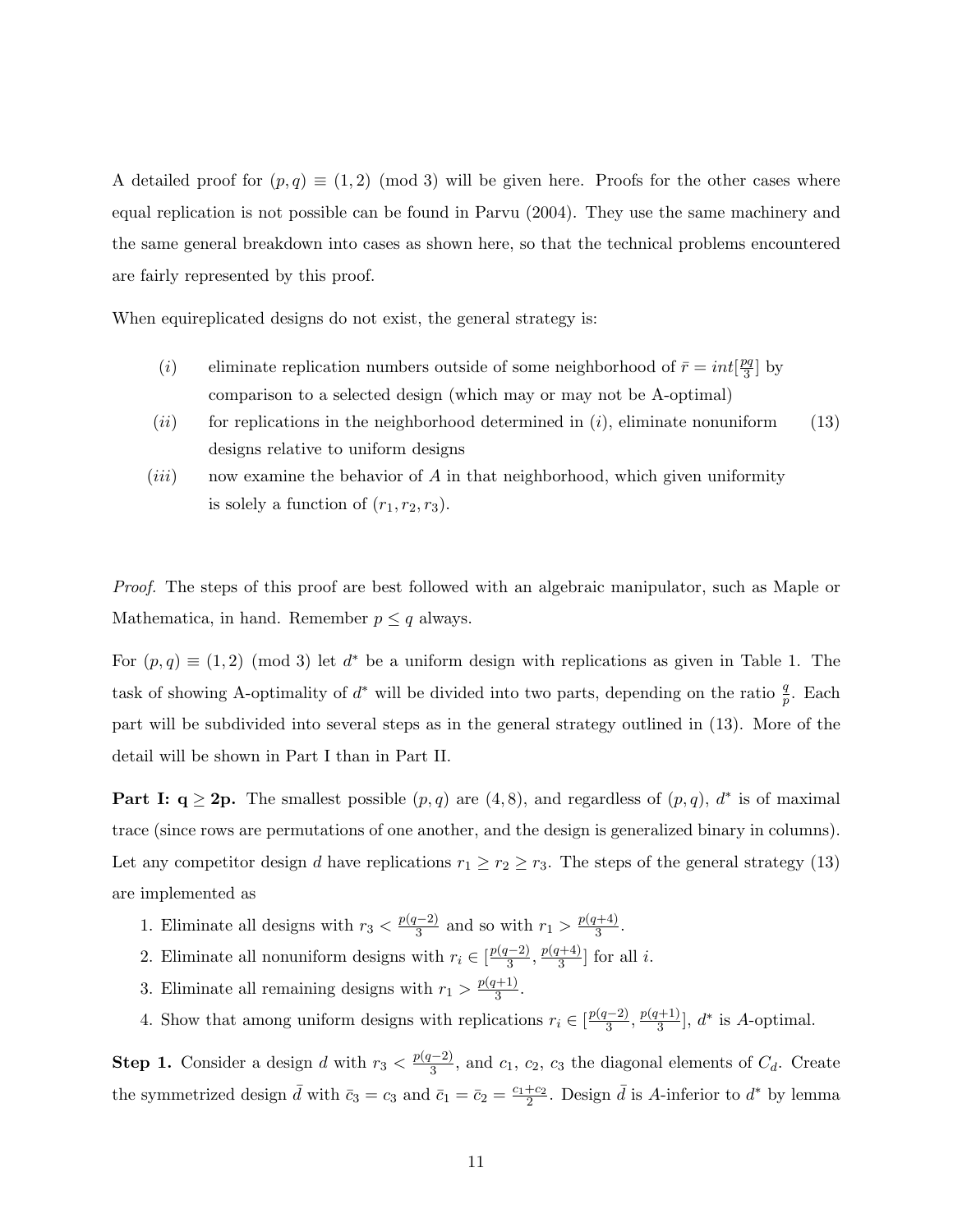2.6, since  $c_3 < c_3^*$  by lemma 2.1, and  $d^*$  is of maximal trace. Using (7), design d is A-inferior to  $\overline{d}$ . All remaining competitors must have  $r_i \in \left[\frac{p(q-2)}{3}\right]$  $\frac{p(-2)}{3}, \frac{p(q+4)}{3}$  $\frac{1}{3}$ . Note this step does not require  $q \ge 2p$ .

Step 2. The second step eliminates nonuniform designs with replications in the neighborhood just determined. Use of lemma 2.4 requires showing that  $(\sqrt{3} - 1)(c_2 + c_3) - c_1 \ge 0$ , where the  $c_i$ 's are the diagonal elements of a uniform design with all  $r_i \in \left[\frac{p(q-2)}{3}\right]$  $\frac{p(-2)}{3}, \frac{p(q+4)}{3}$  $\frac{p(1+4)}{3}$ . Write  $r_1 = \frac{p(q+4)}{3} - x$ for some  $0 \leq x \leq \frac{4p-1}{3}$  $\frac{p-1}{3}, r_3 = \frac{p(q-2)}{3} + u$  for some  $0 \le u \le \frac{x}{2}$  $\frac{x}{2}$ , and  $r_2 = \frac{p(q-2)}{3} + x - u$ . For these replications,  $x \leq p + \frac{u}{2}$  $\frac{u}{2}$  and

$$
int[\frac{r_1}{q}] = \frac{p-1}{3}, \quad int[\frac{r_1}{p}] = \begin{cases} \frac{q+1}{3} & \text{if } 0 \le x \le p \\ \frac{q-2}{3} & \text{if } p < x \le \frac{4p-1}{3} \end{cases},
$$

$$
int[\frac{r_2}{q}] = int[\frac{r_3}{q}] = \frac{p-1}{3}, \quad int[\frac{r_2}{p}] = int[\frac{r_3}{p}] = \frac{q-2}{3}
$$

except at boundary points. There are two cases depending on the value of  $int[\frac{r_1}{p}]$ . If  $0 \le x \le p$ , then using  $(3)$  and  $(4)$  gives

$$
9pq[(\sqrt{3}-1)(c_2+c_3)-c_1] = 2(2\sqrt{3}pq - 2\sqrt{3}p^2q + 3q^2 - 2\sqrt{3}q^2 - 3p^2q^2 + 2\sqrt{3}p^2q^2 - 9u^2
$$
  
+9 $\sqrt{3}u^2$ ) + 3(6p - 3 $\sqrt{3}p - \sqrt{3}q + \sqrt{3}pq + 6u - 6\sqrt{3}u)x - 9(2 - \sqrt{3})x^2$  (14)

which is a quadratic in x with negative coefficient for  $x^2$ , so is positive if it is positive at the endpoints  $x = 0$  and  $x = \frac{4p-1}{3}$  $\frac{3}{3}$ . For  $x = 0 \ (\Rightarrow u = 0)$  this expression is a quadratic in q, easily seen to be positive for all  $q \geq 8$ . For  $x = \frac{4p-1}{3}$  $\frac{3}{3}$  it is a quadratic in u that attains its minimum at  $u = \frac{4p-1}{3}$  $\frac{3^{p-1}}{3}$ ; that value is  $\frac{p-1}{3}(2\sqrt{3}-3)[6q^2(p+1)-3q(2-1)]$ √  $3) -$ √  $3(4p-1) > 0$ . If  $x > p$  then

$$
9pq[(\sqrt{3}-1)(c_2+c_3)-c_1] = 2(-9p^2+2\sqrt{3}pq-2\sqrt{3}p^2q+3q^2-2\sqrt{3}q^2-3p^2q^2+2\sqrt{3}p^2q^2
$$
  

$$
-9u^2+9\sqrt{3}u^2)+3(12p-3\sqrt{3}p-\sqrt{3}q+\sqrt{3}pq+6u-6\sqrt{3}u)x-9(2-\sqrt{3})x^2.
$$
 (15)

It is easy to see that  $(15)-(14)= 18p(x-p) > 0$  since  $x > p$ . Thus (15) is also positive, and all nonuniform competitors are eliminated.

Step 3. The neighborhood determined in step 1 will now be further trimmed by eliminating all uniform designs with  $\frac{p(q+1)}{3} < r_1 \leq \frac{p(q+4)}{3}$  $\frac{1}{3}$ . For a fixed  $r_3 = \frac{p(q-2)}{3} + u$  with  $0 \le u \le \frac{p}{2}$  $\frac{p}{2}$  (since  $r_3 \leq \frac{pq-r_1}{2}$ , write  $r_1 = \frac{p(q+1)}{3} + x$ , and  $r_2 = pq - r_1 - r_3 = \frac{p(q+1)}{3} - x - u$ , with  $0 \leq x \leq p-2u$  since  $r_2 \geq r_3$ . With these  $r_i$  the function A defined in (10) is differentiable in x everywhere. It will be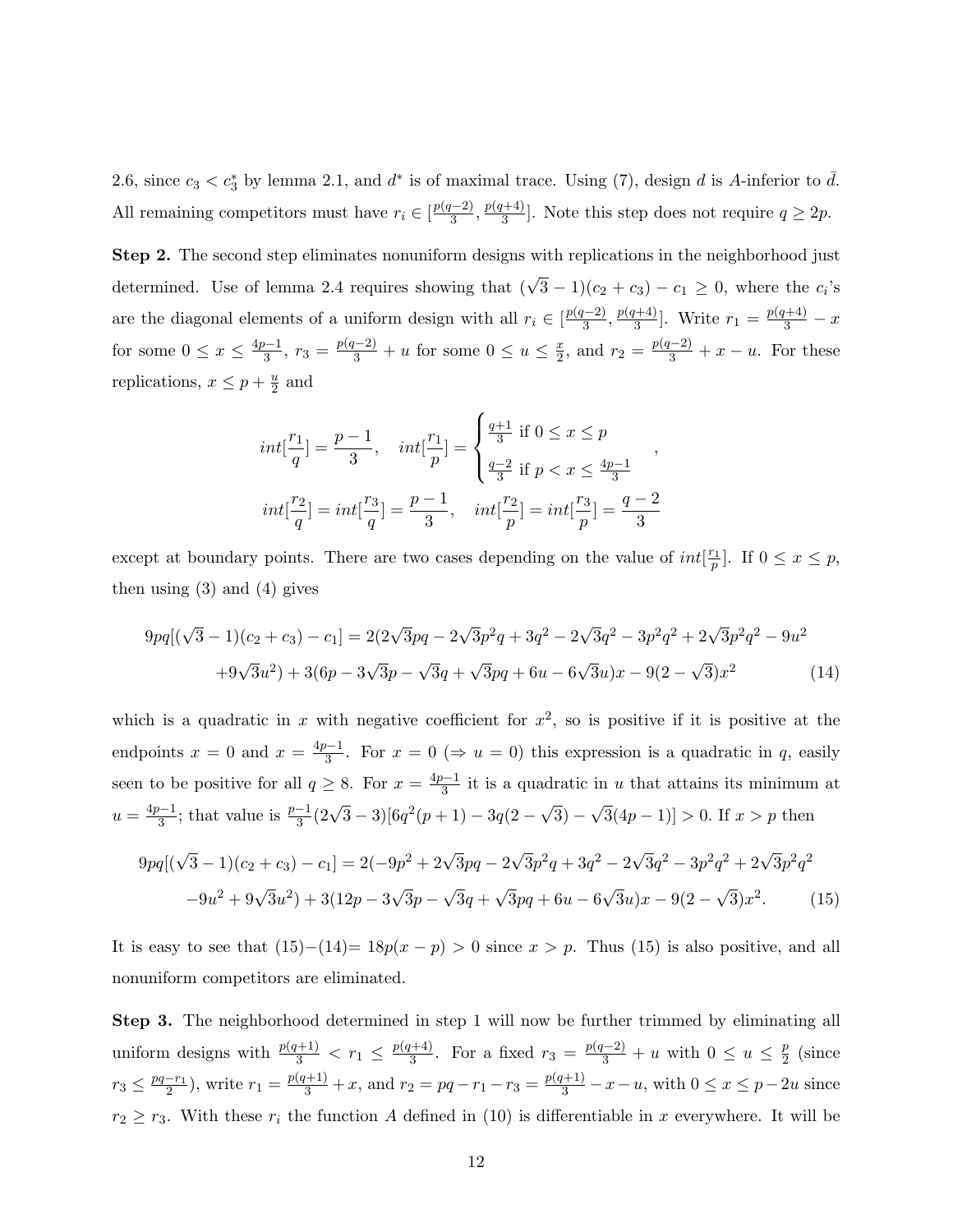shown that the derivative of A with respect to x is negative, thus forcing  $r_1 \n\t\leq \frac{p(q+1)}{3}$  $\frac{7+1}{3}$  for A-optimal designs.

$$
\frac{\partial A}{\partial x} = (c'_1 + c'_2) - 2 \frac{(2c_1c'_1 + 2c_2c'_2)(\sum c_i) - (c'_1 + c'_2)(\sum c_i^2)}{(\sum c_i)^2}
$$
\n
$$
\stackrel{\text{sign}}{=} \frac{27p^3q^3}{8} \{ (c'_1 + c'_2)[(\sum c_i)^2 + 2\sum c_i^2] - 4(c_1c'_1 + c_2c'_2)(\sum c_i) \} \tag{16}
$$

where  $c_i' = \frac{\partial c_i}{\partial x}$  (c<sub>3</sub> does not depend on x, so  $\frac{\partial c_3}{\partial x} = 0$ ). Evaluation of the  $c_i$  and their derivatives requires the values of  $int[\frac{r_i}{p}]$  and  $int[\frac{r_i}{q}]$ , which are

$$
int[\frac{r_1}{p}] = \frac{q+1}{3}, \quad int[\frac{r_2}{p}] = int[\frac{r_3}{p}] = \frac{q-2}{3}, \quad int[\frac{r_1}{q}] = int[\frac{r_2}{q}] = int[\frac{r_3}{q}] = \frac{p-1}{3},
$$

except at the boundary point  $r_1 = \frac{p(q+4)}{3}$  $\frac{(+4)}{3}$ . Using (3) and (4), (16) becomes a quadratic function  $s_2x^2 + s_1x + s_0$  in x with coefficients

$$
s_2 = 3pq(p-1)(pq-q-3u),
$$
  
\n
$$
s_1 = -2q^2(p-1)^2[-p^2 + 2pq(p+1) - 2q^2(p+1)] + 18q(p-1)[p^2 - pq(p+1) + q^2(p^2-1)]u
$$
  
\n
$$
-18p[-3p+4q(p-1)]u^2 + 54(pq-p-q)u^3,
$$
  
\n
$$
s_0 = -pq^2(p-1)^2(pq-p+q)^2 + q(p-1)[8pq^2 - 2q^3 + p^3(-9+13q-8q^2) + p^2q(2q^2+5)]u
$$
  
\n
$$
+3[-9p^3 + 12p^2q(p-1) - 2pq^2(p-1)(2p+1) + 3q^3(p+1)(p-1)^2]u^2
$$
  
\n
$$
-54p(pq-p-q)u^3 + 27(pq-p-q)u^4.
$$

Coefficients  $s_2$  and  $s_1$  are positive for any  $0 \le u \le \frac{p}{2}$  $\frac{p}{2}$  and  $q \ge 2p \ge 8$ . Thus the derivative of this quadratic is an increasing function of x. Setting x at its maximum value, which is  $p-2u$ , produces a quartic polynomial in u with coefficients  $s_j$  of  $u^j$  being

$$
s_4 = -81(pq - p - q), \quad s_3 = -\frac{4}{3}ps_4, \quad s_2 = \frac{1}{9}(3p^2q^2 - 3q^2 - p^2q + pq + 3p^2)s_4,
$$
  
\n
$$
s_1 = 3q^2(p - 1)(p^2 - 7p^3 - 6pq + 6p^3q + 2q^2 - 2p^2q^2)
$$
  
\n
$$
s_0 = -pq^2(p - 1)^2(-4p^2 + 2pq + 2p^2q - 3q^2 - 2pq^2 + p^2q^2)
$$

The coefficients  $s_0$ ,  $s_2$ , and  $s_4$  are negative for any  $q \ge 2p \ge 8$ . Also,  $s_2 + s_3u < 0$  and  $s_0 + s_1u < 0$ since  $u \leq \frac{p}{2}$  $\frac{p}{2}$ , so that the entire quartic is strictly negative. Thus the derivative of A with respect to x is negative, as claimed.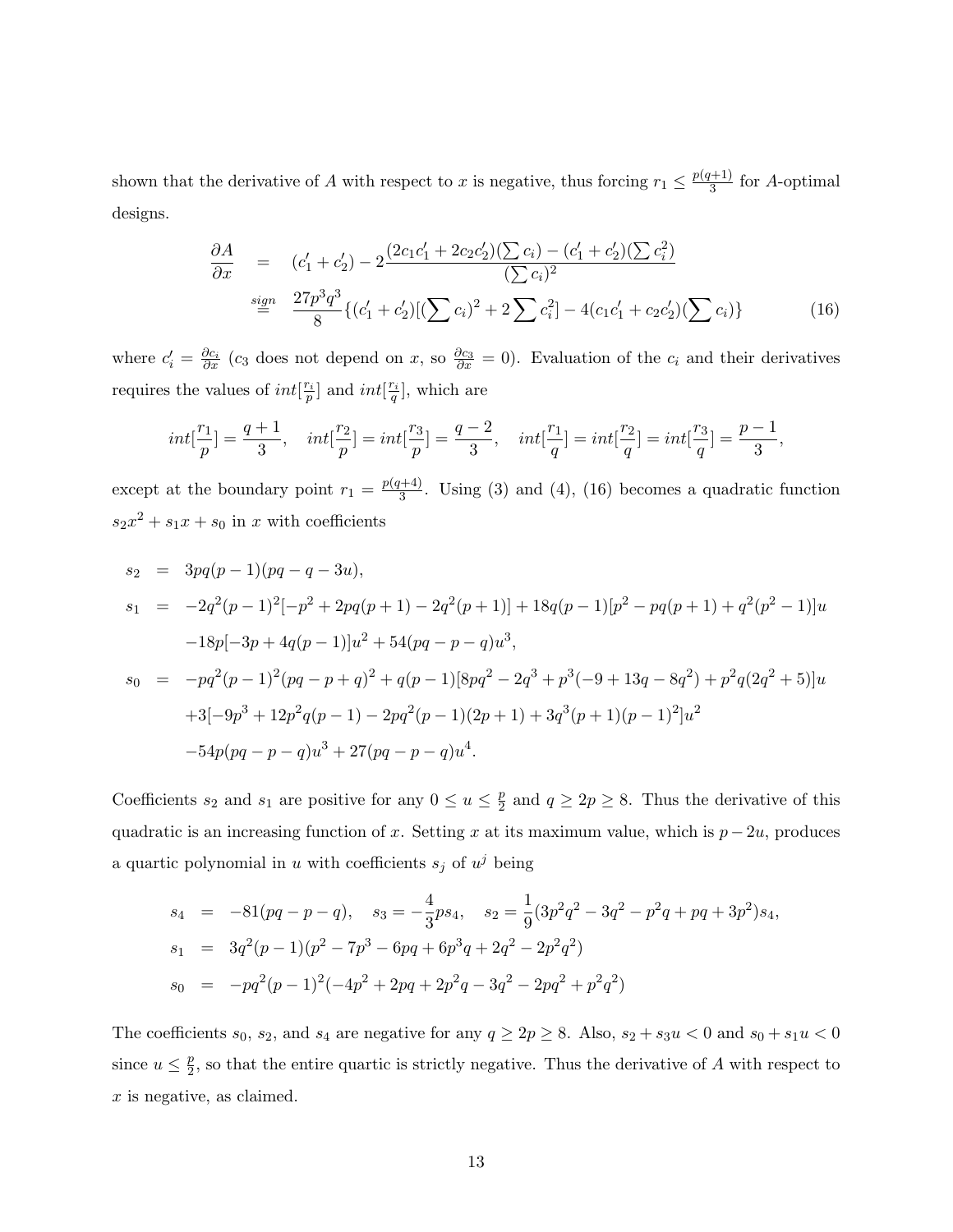**Step 4.** It remains to show that among uniform designs with replications  $r_i \in \left[\frac{p(q-2)}{3}\right]$  $\frac{p(q+1)}{3}, \frac{p(q+1)}{3}$  $\frac{a+1}{3}$ ],  $d^*$  is A-optimal. For a fixed  $r_1 = \frac{p(q+1)}{3} - u$  with  $0 \le u \le \frac{p-1}{3}$  $\frac{-1}{3}$ , let  $r_3 = \frac{p(q-2)}{3} + x$  and so  $r_2 = \frac{p(q+1)}{3} + u - x$ with  $2u \leq x \leq \frac{p+u}{2}$  $\frac{+u}{2}$ , since  $r_1 \ge r_2 \ge r_3$ . It will be shown that A is a decreasing function of x, thereby eliminating designs with  $r_1 \neq r_2$ . Similar to (16), the derivative of A with respect to x is

$$
\frac{\partial A}{\partial x} \stackrel{sign}{=} \frac{27p^3q^3}{8} \{ (c_2' + c_3') [(\sum c_i)^2 + 2 \sum c_i^2] - 4(c_2c_2' + c_3c_3') (\sum c_i) \}.
$$
 (17)

For  $\frac{p(q-2)}{3} \leq r_i < \frac{p(q+1)}{3}$  $\frac{q+1}{3}$ , the integer-part functions needed in the  $c_i$  are  $int[\frac{r_i}{p}] = \frac{q-2}{3}$  and  $int[\frac{r_i}{q}] =$  $p-1$  $\frac{-1}{3}$ . These with (3) and (4) show that (17) is a linear function of x, which can be written as  $(p + u - 2x)S$ , where S is a cubic polynomial in u with coefficients:

$$
s_3 = 27(pq + p - q), \quad s_2 = -ps_3, \quad s_1 = \frac{1}{3}q^2(p - 1)(p + 1)s_3,
$$
  

$$
s_0 = -q^2(p - 1)^2(2pq^2 + 2q^2 + p^2q + pq + p^2).
$$

Simple algebra shows that  $s_0+s_1u$  and  $s_2+s_3u$  are negative for any  $u \in [0, \frac{p-1}{3}]$  $\frac{-1}{3}$ . Thus S is negative, and since  $p + u - 2x \ge 0$ , (17) is negative for any x. This means that A is a decreasing function of x, and so for a fixed  $r_1$  the A-best designs have  $x = 2u$  and consequently  $r_1 = r_2 = \frac{p(q+1)}{3} - u$ ,  $r_3 = \frac{p(q-2)}{3} + 2u$  for some u.

It is here that the proof becomes counterintuitive. If the intuition from one-way blocking held, then maximizing  $u$ , that is, making the replications as equal as possible, would maximize  $A$ . To the contrary, Part I of this proof will be completed by showing that the best of the remaining competitors has  $u = 0$ . That is, maximizing separation of the replications produces the best result.

So consider A as a function of u for uniform designs with the given replications. Depending on the values of  $p$  and  $q$ ,  $A$  may or may not be monotonic in  $u$ . It will, however, be shown that the second derivative of A with respect to u is positive, so that A is always convex in u. It will then be shown that A is larger at  $u = 0$  than at  $u = \frac{p-1}{3}$  $\frac{-1}{3}$ .

The derivative of  $A$  with respect to  $u$  is

$$
\frac{\partial A}{\partial u} \stackrel{sign}{=} \frac{9}{32} p^3 q^3 \{ (2c'_1 + c'_3) [(\sum c_i)^2 + 2 \sum c_i^2] - 4(2c_1 c'_1 + c_3 c'_3) (\sum c_i) \} \equiv g(u) \tag{18}
$$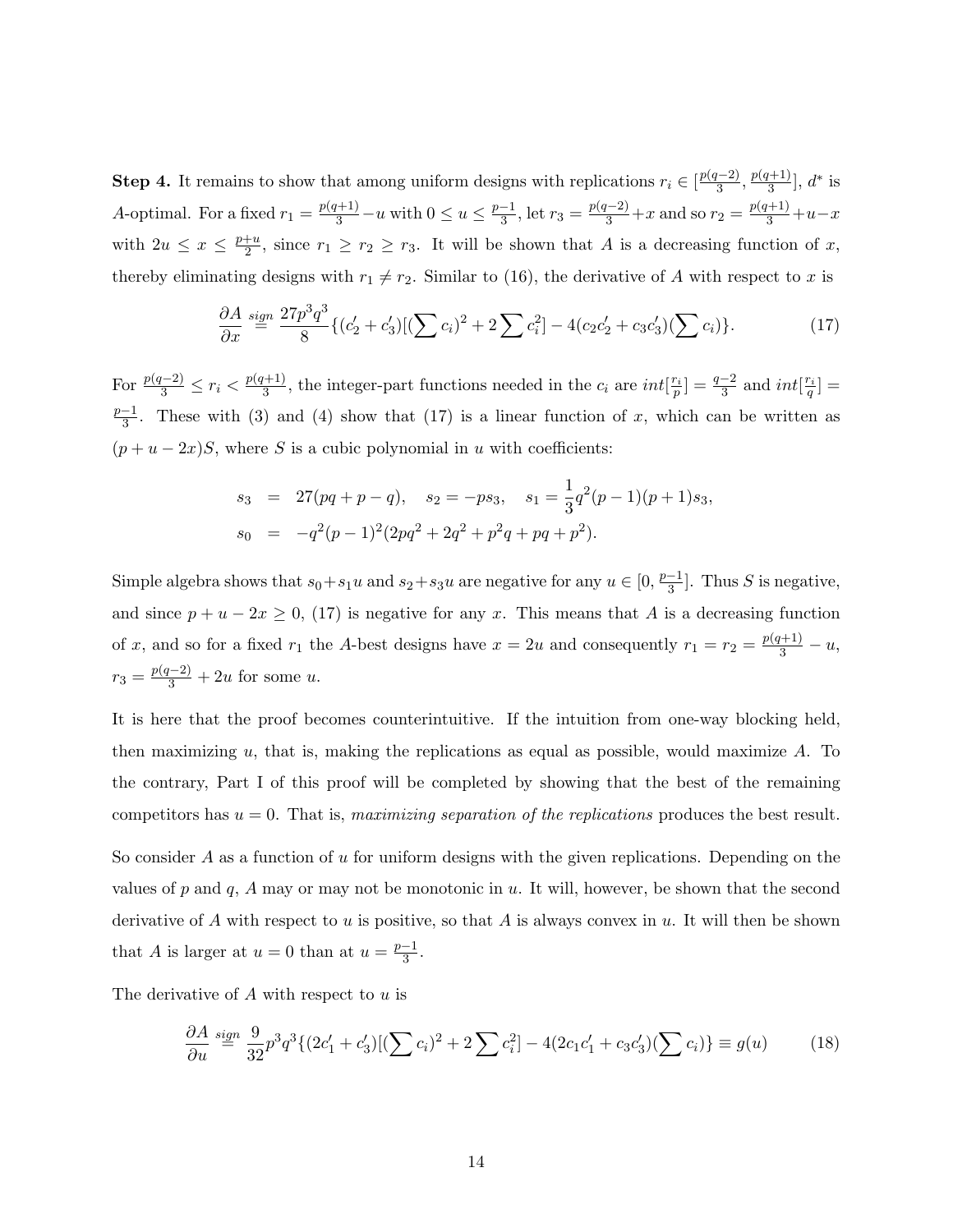where now  $c_i' = \frac{\partial c_i}{\partial u}$ . Using (3) and (4) to expand the  $c_i$ 's in (18) gives

$$
g(u) = -\frac{27}{2}(pq + p - q)u^4 + 18p(pq + p - q)u^3 - \frac{9}{2}(p^2q^2 + p^2 - q^2)(pq + p - q)u^2 + q^2(p^2 + 2p^3 - 2pq + 2p^3q - q^2 + p^2q^2)(p - 1)u - \frac{1}{6}pq^2(p - 1)^2(p^2 + pq + p^2q + 2q^2 + 2pq^2)
$$
(19)

Taking the derivative of g with respect to u gives a cubic polynomial in u with coefficients  $s_j$  of  $u^j$ being

$$
s_3 = -54(pq + p - q), \quad s_2 = -ps_3, \quad s_1 = \frac{1}{6}(p^2q^2 + p^2 - q^2)s_3,
$$
  

$$
s_0 = q^2(p-1)(p^2q^2 - q^2 + 2p^3q - 2pq + 2p^3 + p^2).
$$

Since  $s_0+s_1u$  and  $s_2+s_3u$  are each positive for any  $0 \le u \le \frac{p-1}{3}$  $\frac{-1}{3}$ , (19) is increasing and A is a convex function of u. Next, let  $A^*$  and  $A'$  denote the function A at  $u = 0$ , and at  $u = \frac{p-1}{3}$  $\frac{-1}{3}$ , respectively. Substituting in (10) using (3) and (4) and then simplifying yields  $A^* - A' = \frac{4(p-1)(pq-p+q)}{9pq(p+1)(q-1)} > 0$ . This concludes part I of the proof.

**Part II: p < q < 2p.** It follows from the (mod 3) values of p and q that  $p+1 \le q \le 2p-3$ . In this part some competitor designs will be eliminated by a uniform design, call it  $d^0$ , with replications  $r_1^0 = \frac{q(p+2)}{3}$  $\frac{p+2}{3}, r_2^0 = r_3^0 = \frac{q(p-1)}{3}$  $\frac{(-1)}{3}$  and for which  $c_1^0$ ,  $c_2^0$ ,  $c_3^0 = c_2^0$  are the diagonal elements of the information matrix  $C_{d}$ .  $C_{d}$  is identical to the corresponding row component information matrix since in  $d^0$  columns are permutations of one another.

Let any competitor design d have replications  $r_1 \geq r_2 \geq r_3$ . Step 1 of part I has already established that  $r_i \in \left[\frac{p(q-2)}{3}\right]$  $\frac{p(-2)}{3}, \frac{p(q+4)}{3}$  $\frac{(+4)}{3}$ . The steps of the general strategy (13) are now implemented as

- 1. Eliminate all designs with  $r_1 > \frac{q(p+2)}{3}$  $\frac{p+2}{3}$ , so that  $r_i \in \left[\frac{p(q-2)}{3}\right]$  $\frac{q(p+2)}{3}, \frac{q(p+2)}{3}$  $\frac{1}{3}$  for all *i*.
- 2. Eliminate all nonuniform designs with every  $r_i \in \left[\frac{p(q-2)}{3}\right]$  $\frac{q(p+2)}{3}, \frac{q(p+2)}{3}$  $\frac{1+2j}{3}$ .
- 3. Eliminate all remaining designs with  $r_3 < \frac{q(p-1)}{3}$  $\frac{(-1)}{3}$ .
- 4. Show that among uniform designs with replications  $r_i \in \left[\frac{q(p-1)}{3}\right]$  $\frac{q(p+2)}{3}, \frac{q(p+2)}{3}$  $\frac{a^{n+2}}{3}$ ,  $d^*$  is A-optimal.

**Step 1.** Consider a design d with replication  $r_1 > \frac{q(p+2)}{3}$  $\frac{1+2}{3}$ , and  $c_1$ ,  $c_2$ ,  $c_3$  the diagonal elements of the row component design information matrix. Create the symmetrized design  $\overline{d}$ , which is at least as good as d, with  $\bar{c}_1 = c_1$  and  $\bar{c}_2 = \bar{c}_3 = \frac{c_2+c_3}{2}$ . Lemma 2.5 will show that  $\bar{d}$  is A-inferior to  $d^0$ .

For condition  $(i)$  of lemma 2.5, compute:

$$
2(\sqrt{3}-1)c_2^0 - c_1^0 = -\frac{2}{9}(\sqrt{3}q + \sqrt{3} - 6) + \frac{2p[(2\sqrt{3}-3)q^2 - 2\sqrt{3}]}{9q}
$$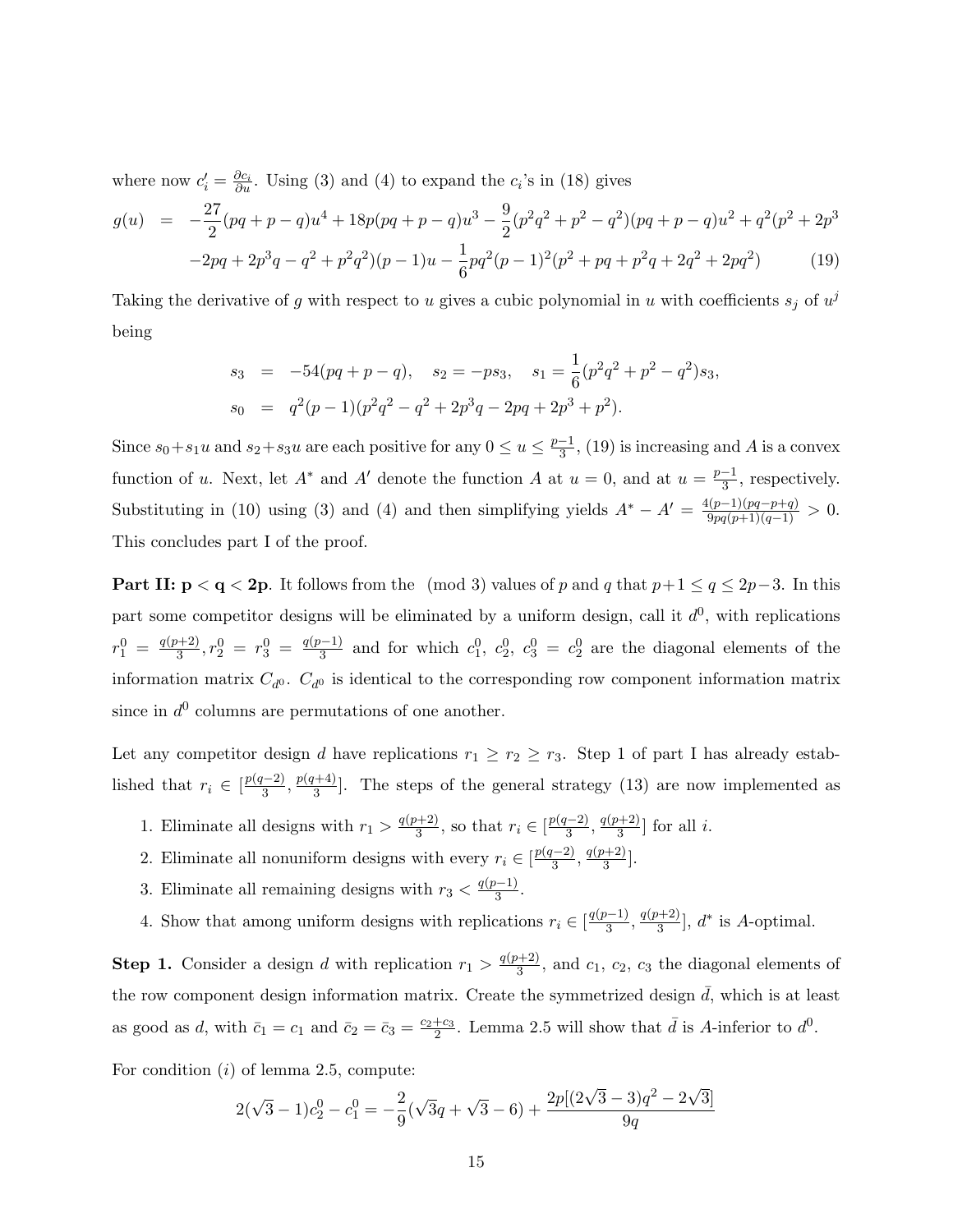which is positive for any  $q > p \geq 4$ .

Condition (*ii*) of lemma 2.5 requires  $trace[C_{d0}] \geq trace[C_{\bar{d}}] = c_1 + c_2 + c_3$ . By (11),

$$
c_1 + c_2 + c_3 = pq - \frac{1}{q} \sum_{j=1}^p (n_{d1j}^2 + n_{d2j}^2 + n_{d3j}^2) \quad \text{and} \quad c_1^0 + 2c_2^0 = pq - \frac{1}{q} \sum_{j=1}^p (n_{d^0 1j}^2 + n_{d^0 2j}^2 + n_{d^0 3j}^2)
$$

where  $n_{dij}$  is the number of times treatment i occurs in row j for design d. To maximize  $trace[C_{\bar{d}}]$ , take d to be uniform in rows. Then  $r_1 \in \left[\frac{q(p+2)}{3} + 1, \frac{p(q+4)}{3}\right]$  $\left[\frac{q+4}{3}\right]$  implies  $n_{d1j} \in \{\frac{q+1}{3}, \frac{q+4}{3}\}$  $\frac{+4}{3}$ . Also,  $r_i \geq \frac{p(q-2)}{3} \Rightarrow r_3 \leq r_2 \leq \frac{p(q+1)}{3} \Rightarrow n_{dij} \in \{\frac{q-2}{3}, \frac{q+1}{3}$  $\frac{+1}{3}$  for  $i = 2,3$ . The  $n_{d}$ <sub>0</sub> $_{ij}$  fall in the same intervals. In a generalized binary design in rows, all of these counts are in  $\{\frac{q-2}{3}\}$  $\frac{-2}{3}, \frac{q+1}{3}$  $\frac{+1}{3}$  and the sum of their squares has minimum possible value  $p[h(q, 3)]$ . For designs d and  $d^0$ , the deviation from this minimum is two units for each unit that the largest replication is above  $p(q + 1)/3$ :

$$
\sum_{j=1}^{p} \sum_{i=1}^{3} n_{dij}^{2} = p[h(q,3)] + 2(r_{1} - \frac{p(q+1)}{3}), \qquad \sum_{j=1}^{p} \sum_{i=1}^{3} n_{d^{0}ij}^{2} = p[h(q,3)] + 2(r_{1}^{0} - \frac{p(q+1)}{3}).
$$

Since  $r_1 > r_1^0$ ,  $(ii)$  is established.

Lemma 2.5 *(iii)* requires  $c_2^0 > \bar{c}_2$ . The quantity  $2\bar{c}_2 = c_2 + c_3$  is maximized if d is uniform in rows, and then

$$
c_2 + c_3 = pq - r_1 - \frac{1}{q} \sum_{i=1}^{q} \sum_{j=1}^{p} n_{dij}^2 \le pq - r_1 - \frac{2}{q} p \left(\frac{pq - r_1}{2p}\right)^2 = \frac{pq}{2} - \frac{r_1^2}{2pq}.
$$

If  $r_1 \ge r_1^0 + 2$ , then

$$
2c_2^0 - 2\bar{c}_2 \ge \frac{2[(q+3)^2 + 2pq - 2p^2]}{9pq} > 0.
$$

If  $r_1 = r_1^0 + 1$ , then

$$
2c_2^0 - 2\bar{c}_2 \ge 2c_2^0 - (pq - r_1^0 - 1) + \frac{1}{q}h[pq - r_1^0 - 1, 2p] = \frac{q+1}{3q} > 0.
$$

All conditions of lemma 2.5 are met, so all designs with  $r_1 > \frac{q(p+2)}{3}$  $\frac{3^{(n+2)}}{3}$  are eliminated.

**Step 2.** Next lemma 2.4 will be used to eliminate nonuniform designs with  $r_i \in \left[\frac{p(q-2)}{3}\right]$  $\frac{q(p+2)}{3}, \frac{q(p+2)}{3}$  $\frac{1+2j}{3}$ . So for any uniform design with replications in this neighborhood, it must be established that ( √  $(3-1)(c_2+c_3)-c_1>0.$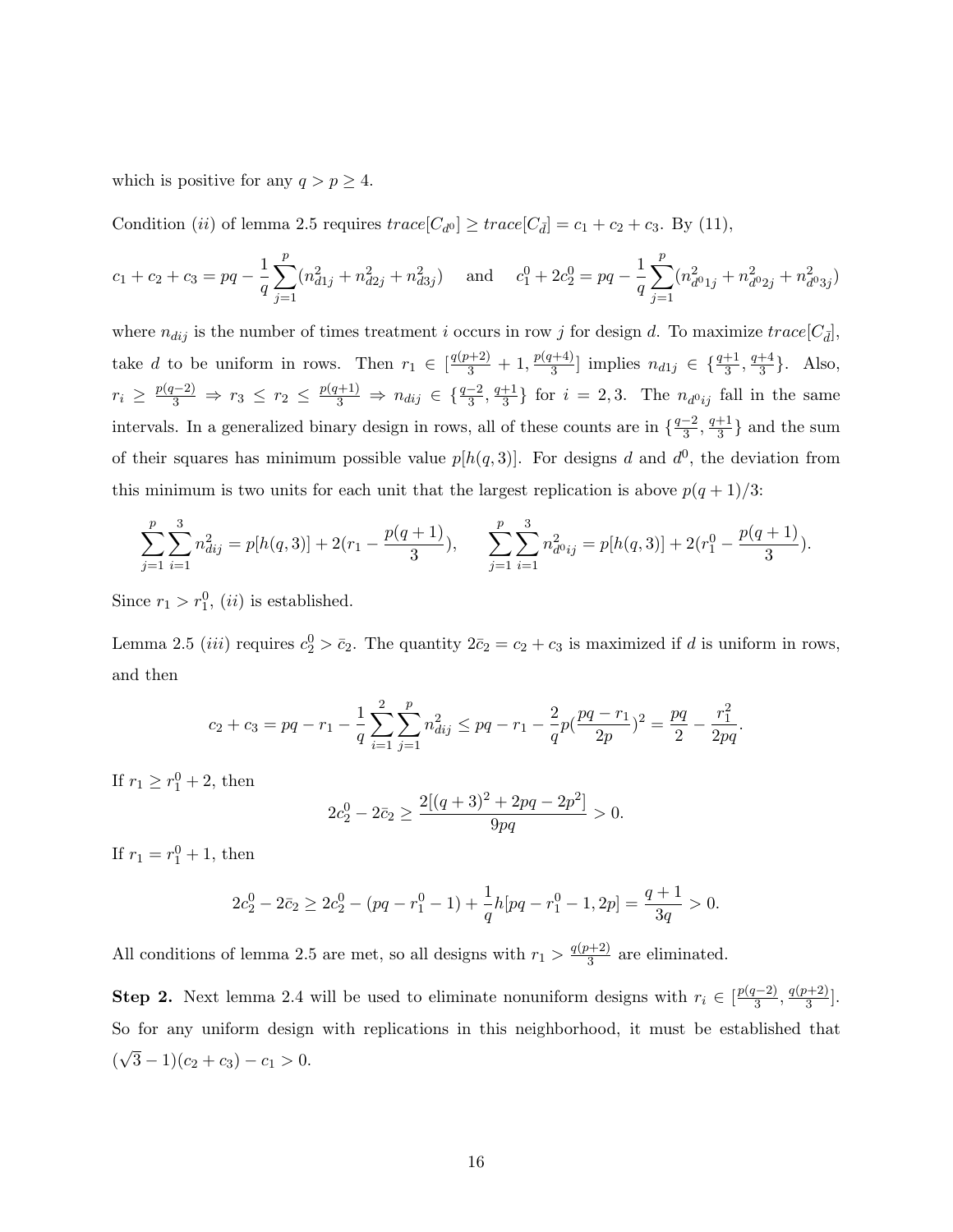By lemma 2.1,  $c_i$  is an increasing function of  $r_i$  if  $r_i \leq \frac{q(p-1)}{3}$  $\frac{q(p-1)}{3}$ . For  $\frac{q(p-1)}{3}$  ≤  $r_i$  ≤  $\frac{q(p+2)}{3}$  $\frac{a+2j}{3}$ ,  $c_i$  is still an increasing function of  $r_i$ , since by  $(3)$ ,

$$
c_i(r_i+1) - c_i(r_i) = \begin{cases} \frac{1}{3pq}(6r_i - pq - q + p + 3) & \text{if } \frac{q(p-1)}{3} \le r_i < \frac{p(q+1)}{3} \\ \frac{1}{3pq}(6r_i - pq - q - 5p + 3) & \text{if } \frac{p(q+1)}{3} \le r_i < \frac{q(p+2)}{3} \end{cases}
$$

.

Thus,  $c_2 \ge c_3 \ge c_i(\frac{p(q-2)}{3})$  $\frac{(-2)}{3}$ ) and  $c_1 \leq c_i(\frac{q(p+2)}{3})$  $\frac{(n+2)}{3}$ ). Using (3) again,

$$
2(\sqrt{3}-1)c_i(\frac{p(q-2)}{3}) - c_i(\frac{q(p+2)}{3}) = -\frac{2}{9}(-15+10\sqrt{3}-2p+2\sqrt{3}p) - \frac{4p}{9q} + \frac{2q(-4+4\sqrt{3}-p-3p^2+2\sqrt{3}p^2)}{9p}
$$

which is an increasing function of q, positive if  $q \geq p+4$  or if  $p \geq 7$ . The only  $(p,q)$  pair that does not yield a positive number is  $p = 4$  and  $q = 5$ . However, in this case all nonuniform designs can be eliminated numerically.

**Step 3.** Now the remaining designs with  $r_3 < \frac{q(p-1)}{3}$  will be eliminated. For a given  $r_1 = \frac{q(p+2)}{3} - u$ with  $0 \leq u \leq \frac{q}{2}$  $\frac{q}{2}$ , write  $r_3 = \frac{q(p-1)}{3} - x$  and  $r_2 = pq - r_1 - r_3 = \frac{q(p-1)}{3} + x + u$  with  $0 \le x \le$  $\min(q-2u,\frac{2p-q}{3})$  $\frac{3^{n-q}}{3}$ , where the restrictions for u and x follow directly from  $r_1 \geq r_2 \geq r_3 \geq \frac{p(q-2)}{3}$  $rac{(-2)}{3}$ . Similar to step 3 of Part I, the derivative of the function A defined in  $(10)$  with respect to x can be shown to be negative. This is equivalent to establishing negativity of the expression (17) for the  $c_i$ 's here. Depending on the value of  $int[\frac{r_1}{p}]$ , there are two forms that (17) can take, both quadratic in x with coefficients  $s_j$  of  $x^j$  having  $s_2 > 0$ . With arguments similar to those in step 3 of Part I, each of these quadratics can be shown to be negative for every  $u$  at the endpoints for  $x$  (details omitted in deference to space). Thus  $(17)$  is negative for any x and u. Henceforth, only uniform designs with  $r_i \in \left[\frac{q(p-1)}{3}\right]$  $\frac{q(p+2)}{3}, \frac{q(p+2)}{3}$  $\frac{3^{1+2}}{3}$  need to be considered.

**Step 4.** For the remaining competitors, it will first be shown that for a given  $r_1$  the A-best design has minimum  $r_3$ . Then it will be shown that among such designs, the A-best design is  $d^*$ .

Similar to the previous step, write  $r_1 = \frac{q(p+2)}{3} - u$  with  $0 \le u \le \frac{2q-1}{3}$  $\frac{q(-1)}{3}, r_3 = \frac{q(p-1)}{3} + x$ , and  $r_2 = pq - r_1 - r_3 = \frac{q(p-1)}{3} - x + u$  with  $0 \le x \le \frac{u}{2}$  $\frac{u}{2}$ . Also,  $x \ge 2u - q$  for any given u; restrictions for u and x follow directly from  $r_1 \geq r_2 \geq r_3$  and  $r_i \in \left[\frac{q(p-1)}{3}\right]$  $\frac{q(p+2)}{3}, \frac{q(p+2)}{3}$  $\frac{3^{n+2}}{3}$ . It will be shown that A is a decreasing function of x. Like in step 3, this is equivalent to establishing negativity of the expression (17) for the  $c_i$ 's here. Again, (17) has two different forms depending on  $int[\frac{r_1}{p}]$ . Both are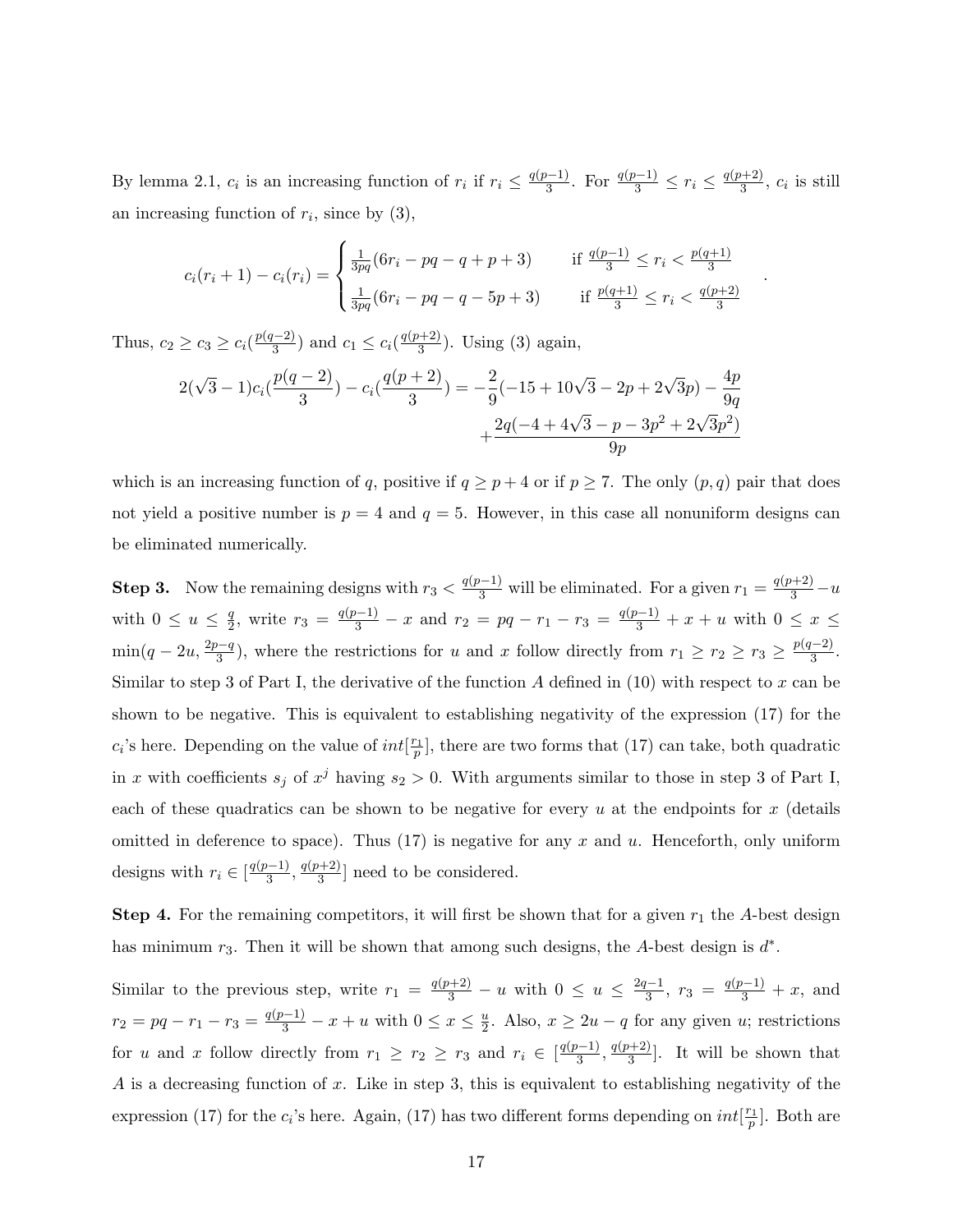linear in x with positive coefficient for x, and both are zero at  $x = \frac{u}{2}$  $\frac{u}{2}$  (details again omitted). Thus, for given  $r_1$ , A-best designs have minimum  $r_3$ . This is  $r_3 = \frac{q(p-1)}{3}$  $rac{(-1)}{3}$  if  $r_1 \geq \frac{pq-q(p-1)/3}{2} = \frac{q(2p+1)}{6}$  $\frac{p+1}{6},$ and  $r_3 = pq - 2r_1$  if  $r_1 < \frac{q(2p+1)}{6}$  $\frac{p+1}{6}$ .

To find the A-optimal design among the remaining competitors, write  $r_1 = \frac{q(p+2)}{3} - x$ . It will be shown that A is increasing in x for  $x \leq \frac{q}{2}$  $\frac{q}{2}$ , and decreasing for  $x \geq \frac{q}{2}$  $\frac{q}{2}$ .

First, for  $x \leq \frac{q}{2}$  $\frac{q}{2}$  the other replication numbers are  $r_2 = \frac{q(p-1)}{3} + x$  and  $r_3 = \frac{q(p-1)}{3}$  $\frac{3^{n-1}}{3}$ . The sign of the derivative of A with respect to x is now the sign of  $(16)$  evaluated for the  $c_i$ 's here. Again, this expression takes two forms depending on  $int[\frac{r_1}{p}]$ .

If  $x \leq \frac{2q-p}{3}$  $\frac{(-p)}{3}$ , then (16) is a quadratic function of x with coefficients

$$
s_2 = -3p^2q(p-1)(q-2),
$$
  
\n
$$
s_1 = 2p^2[4p^2 + (7 - 4p - 6p^2)q^2 + (-4 + p + 4p^2)q^3 + (1 - p)q^4],
$$
  
\n
$$
s_0 = p^2[4p^3 - 4p^2q + (3p - 6p^3)q^2 + (-7 + 2p + 7p^2 + 2p^3)q^3 + (4 - 6p^2 + p^3)q^4 + (p - 1)q^5].
$$

The coefficient  $s_2$  of  $x^2$  is negative, and this quadratic is positive both at  $x=0$  and  $x=\frac{q}{2}$  $\frac{q}{2}$ , so  $(16)$ is positive. If  $x > \frac{2q-p}{3}$ , then (16) reduces to a linear function of x with coefficients

$$
s_1 = -2p^2(q+1)^2(pq^2 - q^2 + 2p^2q - pq - 2p^2), \quad s_0 = -\frac{q}{2}s_1.
$$

This is decreasing in x and is 0 at  $x = \frac{q}{2}$  $\frac{q}{2}$ , so (16) is positive, and A is increasing in x, for any  $x \leq \frac{q}{2}$  $\frac{q}{2}$ . Now suppose  $x > \frac{q}{2}$ , so that  $r_2 = r_1 = \frac{q(p+2)}{3} - x$ ,  $r_3 = pq - 2r_1 = \frac{q(p-4)}{3} + 2x$ , and also  $c_1 = c_2$ . For these values  $\frac{\partial A}{\partial x}$  can be expressed as

$$
\frac{\partial A}{\partial x} \stackrel{sign}{=} \frac{27p^3q^3}{16} [c'_3(8c_1^2 - 4c_1c_3 - c_3^2) + 6c_3^2c'_1]
$$
\n(20)

which when simplified using (3) is the quartic function  $\sum_{j=0}^{4} s_j x^j$  with

$$
s_4 = -81(pq + p - q), \quad s_3 = -\frac{8}{3}qs_4, \quad s_2 = \frac{1}{3}(p^2q^2 + 7q^2 - p^2)s_4,
$$
  
\n
$$
s_1 = -6[-p^4 + (7p^3 - p^4)q + (-8p^2 + 7p^3 + p^4)q^2 + (-9p - p^2 - 7p^3 + p^4)q^3
$$
  
\n
$$
+(9 - 9p + 7p^2 - 7p^3)q^4],
$$
  
\n
$$
s_0 = -4p^2q(q + 1)(4pq^3 - 4q^3 - p^2q^2 + 5q^2 - 4pq + p^2).
$$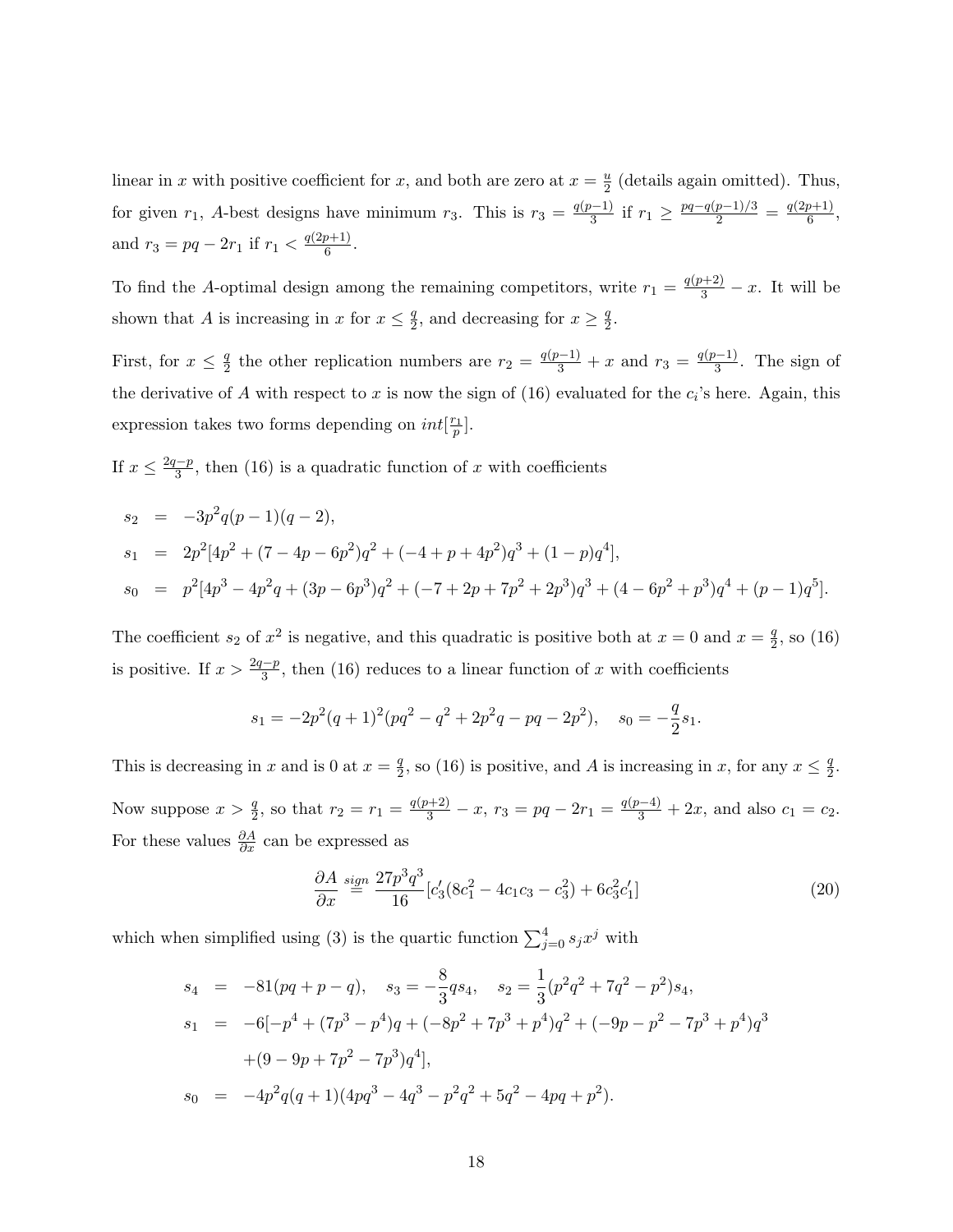Coefficient  $s_4$  is negative, and  $s_2 + 3s_3x < 0$  for any  $x \in \left[\frac{q}{2}\right]$  $\frac{q}{2}, \frac{2q-1}{3}$  $\frac{q-1}{3}$  and  $q \geq p+1 \geq 5$ . Hence, this quartic polynomial must be concave; also its first derivative is positive at  $x = \frac{2q-1}{3}$  $\frac{(-1)}{3}$ , and so the quartic is increasing in x. But it is negative at  $x = \frac{2q-1}{3}$  $\frac{7-1}{3}$ , and so (20) is negative for any allowable x, that is, A is decreasing in  $x > \frac{q}{2}$ .

In summary, the optimizing value for x is  $x = \frac{q}{2}$  $\frac{q}{2}$ , and it is obvious that when q is even,  $d^*$  with  $r_1^* = r_2^* = \frac{q(2p+1)}{6}$  $\frac{p+1}{6}, r_3^* = \frac{q(p-1)}{6}$  $\frac{q^{(n-1)}}{6}$  is A-optimal. But if q is odd,  $\frac{q(2p+1)}{6}$  is not an integer. Two competitors remain:

$$
d' \quad \text{with} \quad r_1 = r_2 = \frac{q(2p+1)-3}{6}, \quad r_3 = \frac{q(p-1)}{3} + 1, \text{ and}
$$
\n
$$
d^* \quad \text{with} \quad r_1 = \frac{q(2p+1)+3}{6}, \quad r_2 = \frac{q(2p+1)-3}{6}, \quad r_3 = \frac{q(p-1)}{3}.
$$

To show that  $d^*$  is A-superior to  $d'$ , simply use (10) and (3) to compute  $A_{d^*} - A_{d'} > 0$ .  $\Box$ 

### 5 Discussion

Many practicing scientists gain their design knowledge from statistics texts, which typically limit coverage of row-column settings to Latin squares and Youden designs. Consequently these "standard" designs are sometimes employed by modifying one or more of  $v, p$ , and q relative to original intent and total available resources. But experimental practice should be limited only by the resources, not by inadequate lists of recommended options. This cannot change until statistical theory gets a better handle on the row-column problem, so that fuller, more flexible design catalogs can be made available. This work is one step in that direction. Construction of designs meeting the conditions of Theorem 4.1 is solved in section 4.4.2 of Parvu (2004).

While three treatments is of limited scope relative to the  $(v, p, q)$  universe, it does have important practical implications. As one example, row-column designs are sometimes employed for repeated measures experiments (row=subject, column=time period), requiring only that adequate washout intervals are provided to negate carry-over effects. The designs here can be used for comparing three drugs, say, for whatever numbers of subjects and time periods that a researcher can muster. Rowcolumn designs appear in many other applications, including agricultural field experimentation, greenhouse experiments, and growth chamber trials in which rows and columns correspond to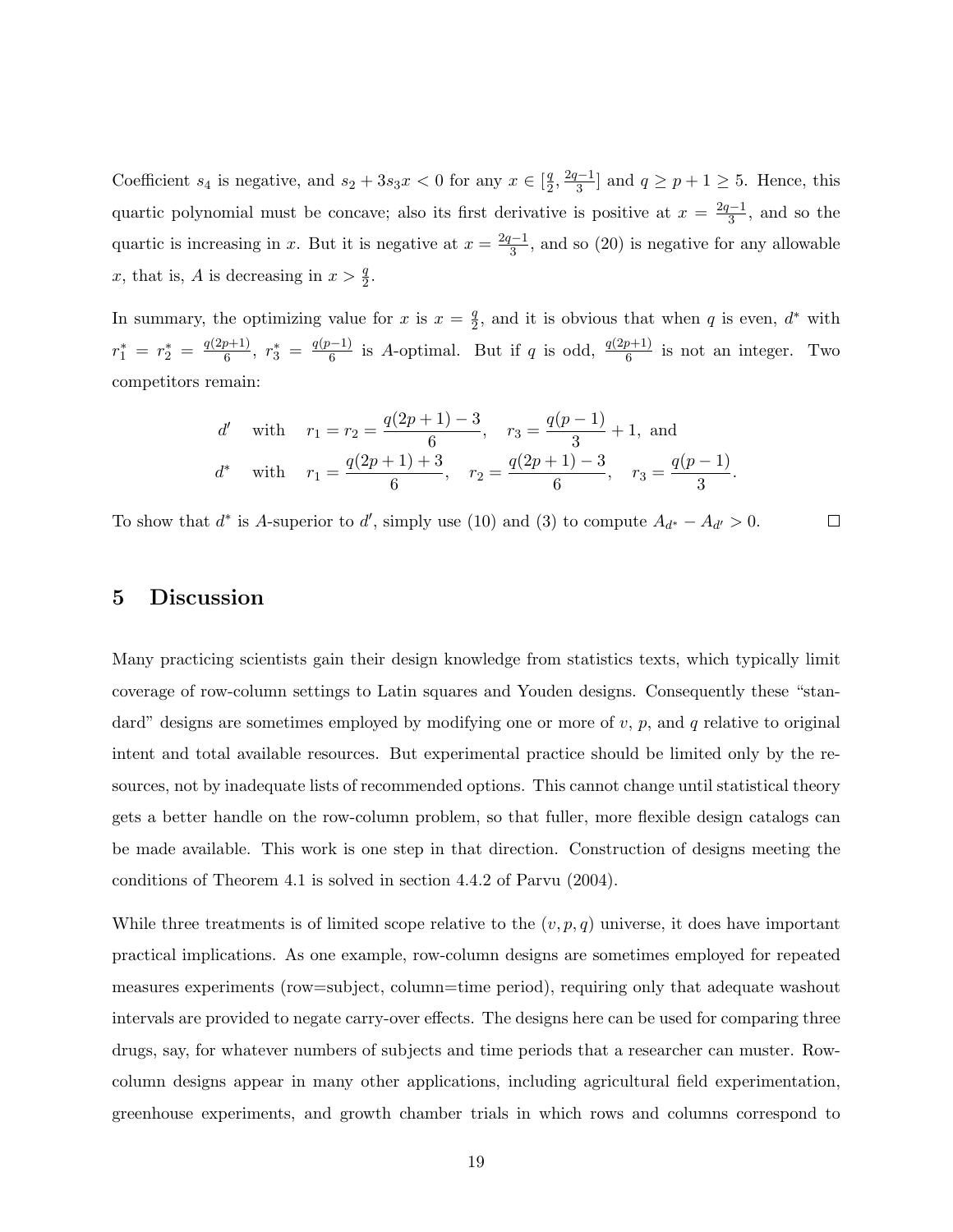spatial distribution of experimental units. The results here offer full flexibility in design whenever three treatments are to be compared, be they genetically modified varieties, competing management practices, pesticide rates, fertilizing dates, or any of a plethora of other possibilities.

It is worth mentioning that the lemmas of section 2 are applicable not just for row-column designs, but for any  $3 \times 3$  information matrix with zero row and column sums. They can thus be used, for example, in the study of optimal 3-treatment designs with more than two blocking factors, and/or with correlated errors.

Parvu and Morgan (2005) investigated the same problem as here from an E-optimlity perspective. In contrast to Theorem 4.1, they found that E-optimal designs must have replications as equal as possible, but in many cases are nonuniform. Both results stand in contrast to Theorem 3.1, in that the row and column component designs need not be the optimal block designs identified there. Taken all together, these results make abundantly clear the technical intricacy of row-column design optimality. It is conjectured that, depending on  $p$  and  $q$ , similar behaviors will be found for any  $v$ .

#### ACKNOWLEDGEMENT

Our thanks to the referees for comments enhancing the presentation. J. P. Morgan was supported by National Science Foundation grant DMS01-04195.

#### REFERENCES

BAGCHI, S. (1996). An infinite series of adjusted orthogonal designs with replication two. *Statistica* Sinica 6, 975–987.

BAGCHI, S. AND SHAH, K. R. (1989). On the optimality of a class of row-column designs. Journal of Statistical Planning and Inference 23, 397–402.

BAGCHI, S. AND VAN BERKUM, E. E. M. (1991). On the optimality of a new class of adjusted orthogonal designs. Journal of Statistical Planning and Inference 28, 61–65.

CHENG, C.-S. (1979a). Optimal incomplete block designs with four varieties. Sankhyā B 41, 1–14.

Cheng, C.-S. (1979b). Construction of Youden Hyperrectangles. Journal of Statistical Planning and Inference 3, 109–118.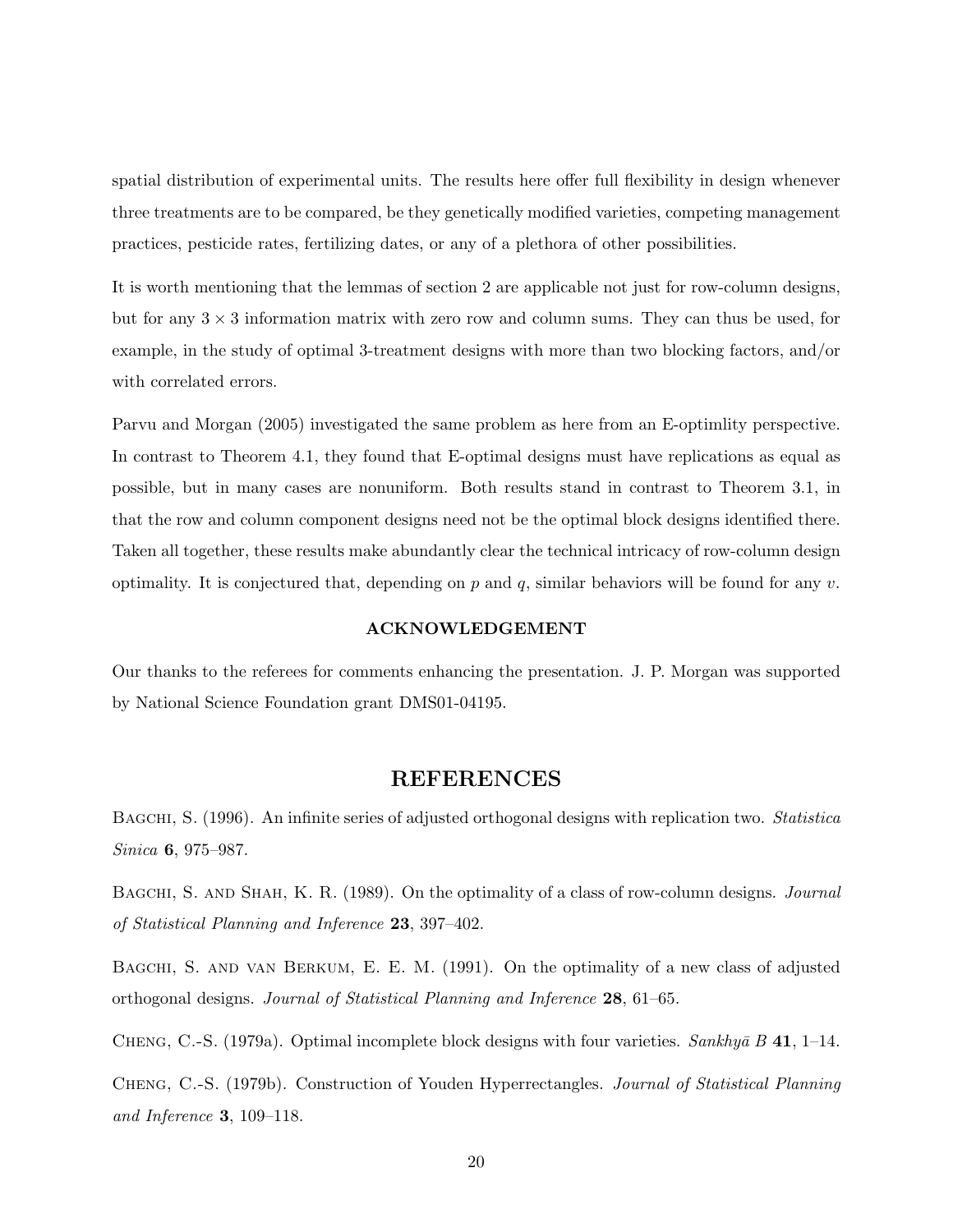Cheng, C.-S. (1981). Optimality and construction of pseudo-Youden designs. Annals of Statistics 9, 201–205.

Das, A. (1993). E-optimal block and row-column designs with unequal number of replicates.  $Sankhy\bar{a}$  B 55, 77–90.

Das, A. AND DEY, A. (1992). Universal optimality and nonoptimality of some row-column designs. Journal of Statistical Planning and Inference 31, 263–271.

Constantine, G.M. (1981). Some E-optimal Block Designs. Annals of Statistics 9, 886–892.

Jacroux, M. (1985). Some E and MV-optimal designs for the two-way elimination of heterogeneity. Annals of the Institute of Statistical Mathematics 37, 557–566.

JACROUX, M. (1986). Some E-optimal row-column designs. Sankhyā B 48, 31–39.

Jacroux, M. (1987). Some E and MV-optimal row-column designs having equal numbers of rows and columns. Metrika 6, 361–381.

Jacroux, M. (1990). Some E-optimal row-column designs having unequally replicated treatments. Journal of Statistical Planning and Inference 26, 65–81.

Kiefer, J. (1975). Construction and optimality of generalized Youden designs. In A Survey of Statistical Design and Linear Models, Ed. J.N. Srivastava, pp. 333-353. North-Holland, Amsterdam.

MAGDA, C. G. (1980). Circular balanced repeated measurements designs. Comm. Statist. Theory Methods 9, 1901–1918.

MARSHALL, A.W. AND OLKIN, I. (1979). Inequalities: Theory of Majorization and Its Applications. Academic Press, New York.

Morgan, J. P. (1997). On pairs of Youden designs. Journal of Statistical Planning and Inference 60, 367–387.

MORGAN, J.P. AND BAILEY, R.A. (2000). Optimal design with many blocking factors. Annals of Statistics 28, 553–577.